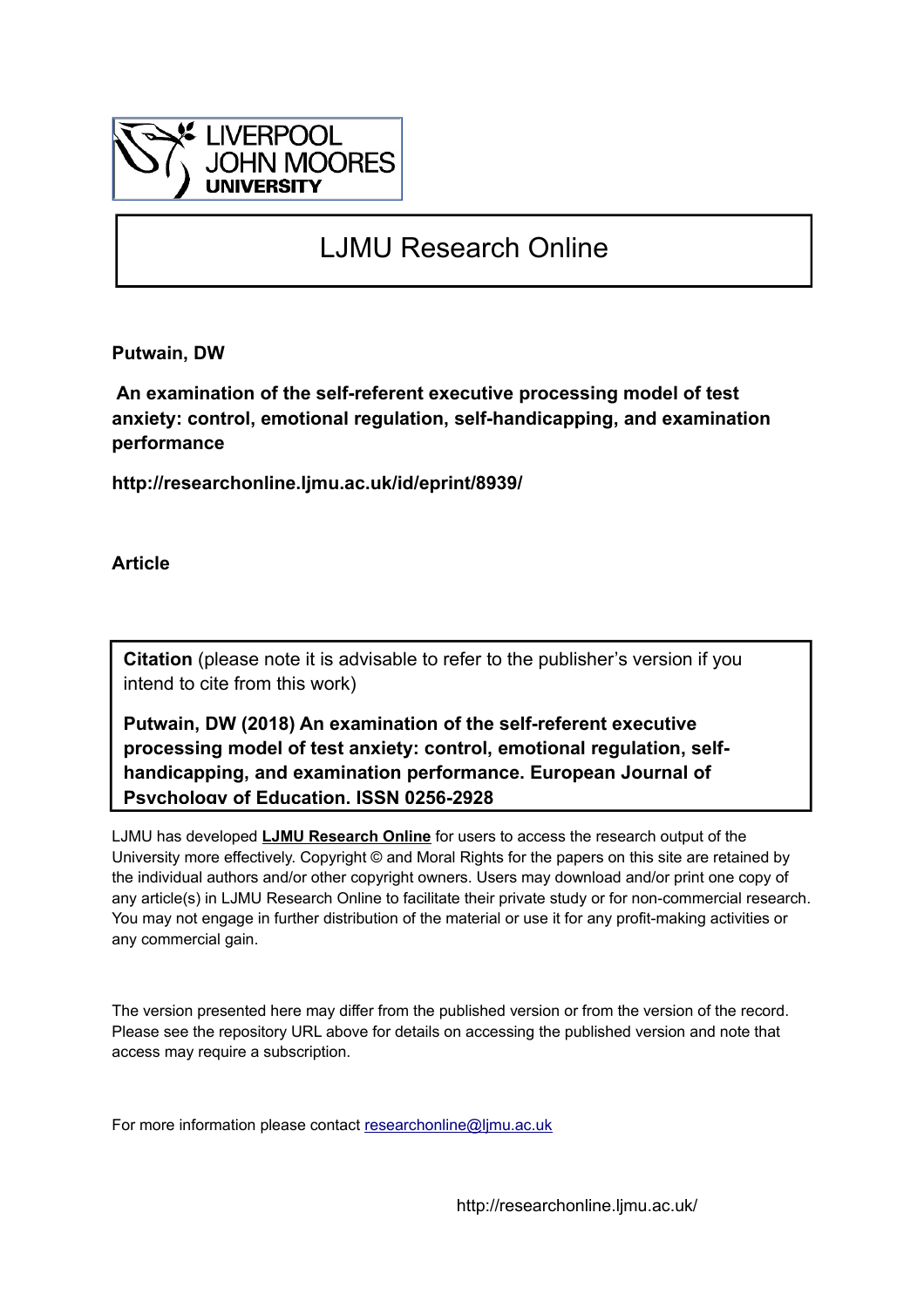

# An examination of the self-referent executive processing model of test anxiety: control, emotional regulation, self-handicapping, and examination performance

David W. Putwain<sup>1</sup>

Received: 16 October 2017 /Revised: 3 April 2018 /Accepted: 16 April 2018  $\circ$  The Author(s) 2018

Abstract According to the self-referent executive processing (S-REF) model, test anxiety develops from interactions between three systems: executive self-regulation processes, selfbeliefs, and maladaptive situational interactions. Studies have tended to examine one system at a time, often in conjunction with how test anxiety relates to achievement outcomes. The aim of this study was to enable a more thorough test of the S-REF model by examining one key construct from each of these systems simultaneously. These were control (a self-belief construct), emotional regulation through suppression and reappraisal (an executive process), and self-handicapping (a maladaptive situational interaction). Relations were examined from control, emotional regulation, and self-handicapping to cognitive test anxiety (worry), and subsequent examination performance on a high-stakes test. Data were collected from 273 participants in their final year of secondary education. A structural equation model showed that higher control was indirectly related to better examination performance through lower worry, higher reappraisal was indirectly related to worse examination performance through higher worry, and higher self-handicapping was related to worse examination performance through lower control and higher worry. These findings suggest that increasing control and reducing self-handicapping would be key foci for test anxiety interventions to incorporate.

Keywords Test anxiety. Worry. Examination performance . Control . Emotional regulation . Self-handicapping

A great many factors are proposed as antecedents of test anxiety including various types of competence beliefs, study habits and skills, importance of the examination, appraisal of the evaluative situation, and approach to coping (Lowe et al. [2008;](#page-15-0) Segool et al. [2014](#page-17-0); Zeidner [1998](#page-17-0)). In the self-referent executive processing model (Zeidner and Matthews [2005](#page-17-0)), these

 $\boxtimes$  David W. Putwain [D.W.Putwain@ljmu.ac.uk](mailto:D.W.Putwain@ljmu.ac.uk)

<sup>&</sup>lt;sup>1</sup> School of Education, Liverpool John Moores University, IM Marsh Campus, Mossley Hill Rd, Liverpool L17 6DB, UK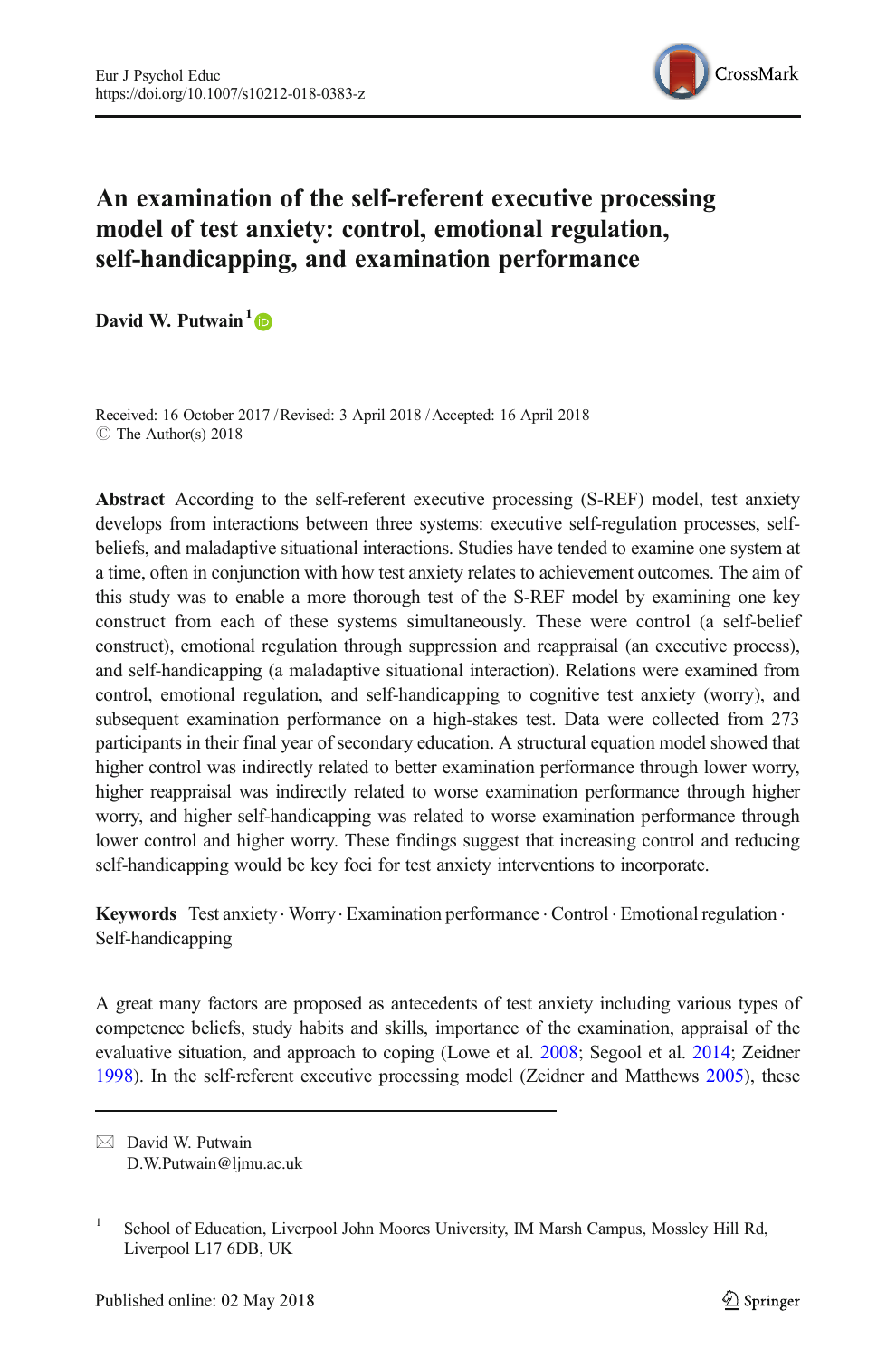various antecedents are grouped into three systems: executive regulatory functions, selfbeliefs, and maladaptive situational interactions. Empirical examinations of test anxiety antecedents have typically studied the constructs associated with these processes in isolation rather than in tandem. As models of test anxiety (e.g., Lowe et al. [2008](#page-15-0); Segool et al. [2014](#page-17-0); Zeidner [1998](#page-17-0); Zeidner and Matthews [2005](#page-17-0)) propose antecedents would dynamically interact, when examined separately, the relevance of some antecedents may become overstated. Furthermore, although an obvious candidate to investigate as an executive process, studies have yet to examine relations between emotional regulation and test anxiety.

In the present study, these limitations are addressed by examining one key antecedent from each components of the self-referent executive processing model simultaneously in a single analytic model to predict cognitive test anxiety and subsequent examination performance. The three antecedents examined were control (a self-belief), self-handicapping (a maladaptive interaction with the situation), and emotional regulation (an executive process). Control is central to various types of competence beliefs that are relevant to test anxiety (e.g., academic self-efficacy and perceptions of testtaking skills), hence was chosen as being a key indicator of self-belief processes. Selfhandicapping refers to a variety of behaviours that captures how test anxiety can impede one's academic achievement (e.g., strategic withdrawal of effort and avoidance of engaging in examination practice) and hence was chosen to represent at the breadth of maladaptive situational interactions. Emotional regulation was chosen primarily as being the most fundamental executive process in the self-referent executive processing model and, yet, for test anxiety, as being most under-researched.

#### Cognitive test anxiety and academic achievement

Test anxiety was defined by Spielberger and Vagg ([1995](#page-17-0)) as a situation-specific trait: that is, a tendency to respond to situations where one's performance will be judged or evaluated with increased worry and emotionality. In non-evaluative situations, highly test anxious persons do not respond with increased worry and emotionality. Worry refers to the cognitive dimension of anxiety. This includes self-preoccupied negative and sometimes catastrophic, thoughts concerning one's performance, failure, and the consequences of failure (Cassady [2010](#page-14-0); Sarason [1984](#page-17-0); Zeidner [2014](#page-17-0)). Emotionality refers to the affective-physiological dimension of test anxiety and includes feelings of tension, and anxiety, along with subjective perceptions of autonomic arousal (Schwarzer [1984;](#page-17-0) Zeidner [2014\)](#page-17-0).

The salience of test anxiety as a psychoeducational construct of importance is largely derived from its associations with various measures of academic achievement including school grades and examination performance (Putwain [2008\)](#page-16-0). A large number of studies, captured in meta-analyses, have shown small, but statistically significant, negative correlations ( $rs - 0.21$ ) to − 0.31) between test anxiety, especially the cognitive component, and academic achievement (Hembree [1988](#page-15-0); Chapell et al. [2005](#page-14-0); von der Embse et al. [2018\)](#page-17-0). One meta-analysis showed test anxiety to have the fourth largest effect size  $(r^+ = -.24)$ , after self-efficacy, grade goals, and effort regulation, of 42 non-cognitive correlates of academic achievement (Richardson et al. [2012\)](#page-17-0). Importantly, recent studies have shown the negative test anxiety and achievement association remains when controlling for autoregressive relations with prior achievement (Putwain et al. [2016](#page-17-0); Steinmayr et al. [2016](#page-17-0)).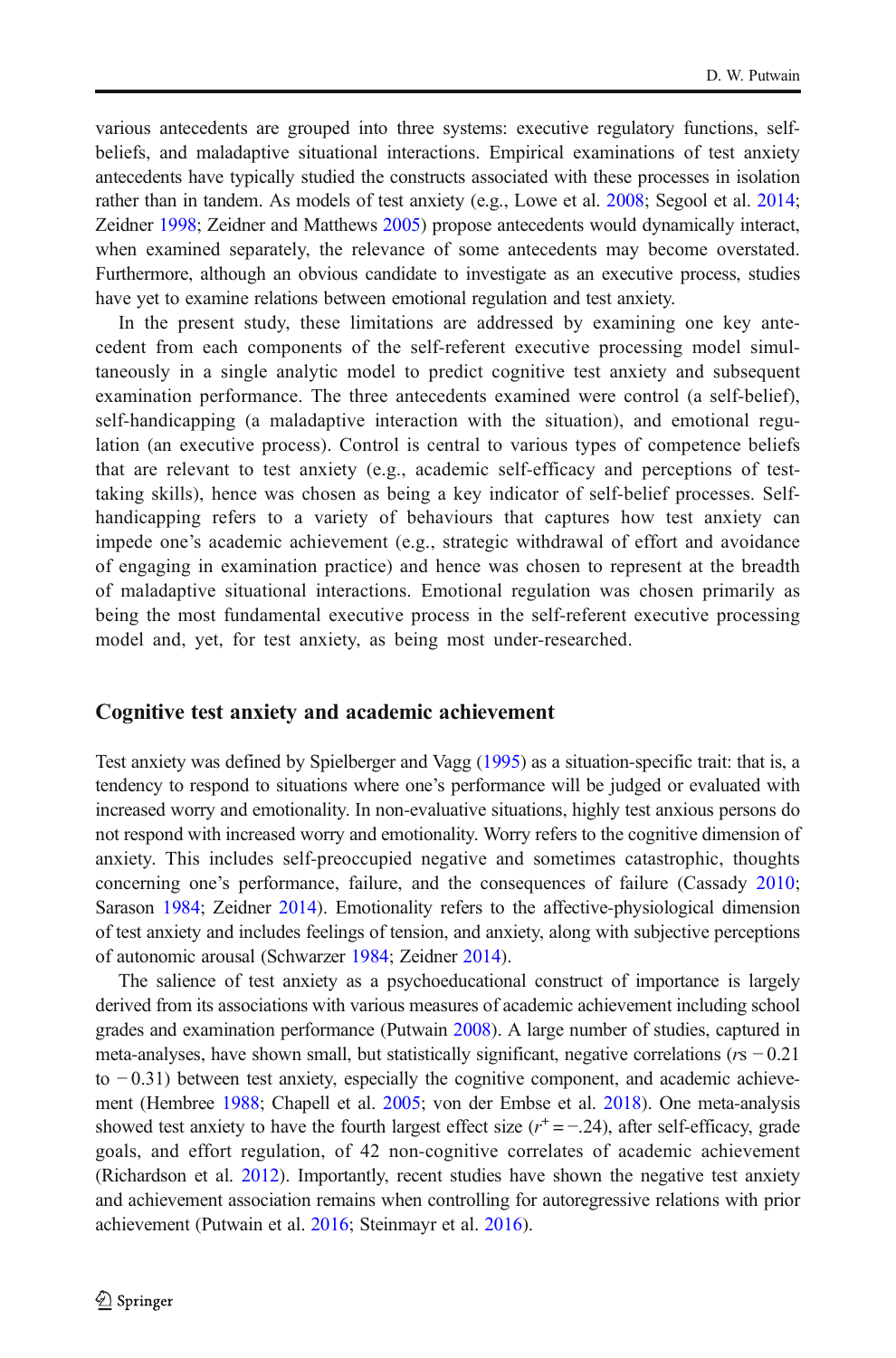<span id="page-3-0"></span>Studies have shown the negative test anxiety and achievement association to be larger for the cognitive component of test anxiety. Associations with the affective-physiological component are equivocal. Some studies report negative associations, albeit smaller than for the cognitive component, some report null findings, and others positive findings. Accordingly, many studies that examine associations between test anxiety and academic achievement focus solely on the cognitive component of test anxiety (e.g., Cassady [2004](#page-14-0); Cassady and Johnson [2002](#page-14-0); Putwain and Aveyard [2018](#page-16-0)). As the present study was concerned with test anxiety as a predictor of examination performance, the current study followed in this tradition and focused solely on the cognitive component of test anxiety as being the most germane to the aim of the present study.

#### The self-referent executive processing model of test anxiety

The self-referent executive processing (S-REF) model of test anxiety (Zeidner and Matthews [2005](#page-17-0)) comprises of three systems: executive regulatory processes, self-beliefs, and maladaptive situational interactions (see Fig. 1). Executive regulatory processes are activated from situational threat comprising of an evaluative situation. These could be external (e.g., being notified of a forthcoming examinations) or internal (e.g., plans for how to prepare for a forthcoming examination). Executive processes control self-regulation of emotion, behaviour, and cognition and include the following elements: (i) an immediate appraisal of the significance of the evaluative situation (i.e., the perceived importance of success or failure), (ii) the implications of failure, (iii) plans for coping, and (iv), metacognitive beliefs about worry. Executive regulatory processes draw on self-beliefs concerning one's academic competence and motivations. In the short term, test anxious worries can be triggered by accessing negative self-beliefs (e.g., that one is not competent in the subject being tested) and choosing counterproductive coping strategies (e.g., rumination, avoidance, or self-blame). Metacognitive beliefs about worry influence monitoring of one's internal state and attempts to intensify or suppress significant thoughts. For instance, a belief that thoughts concerning failure are dangerous would be likely to result in an attempt to suppress such thoughts.

Over the longer term, test anxiety is maintained by maladaptive situational interactions. For instance, the test anxious person might make a strategic withdrawal of effort to protect one's sense of self-worth (e.g., failure can then be attributed to a lack of effort) or engage in other



Fig. 1 The self-referent executive processing (S-REF) model of test anxiety (Zeidner and Matthews [2005\)](#page-17-0)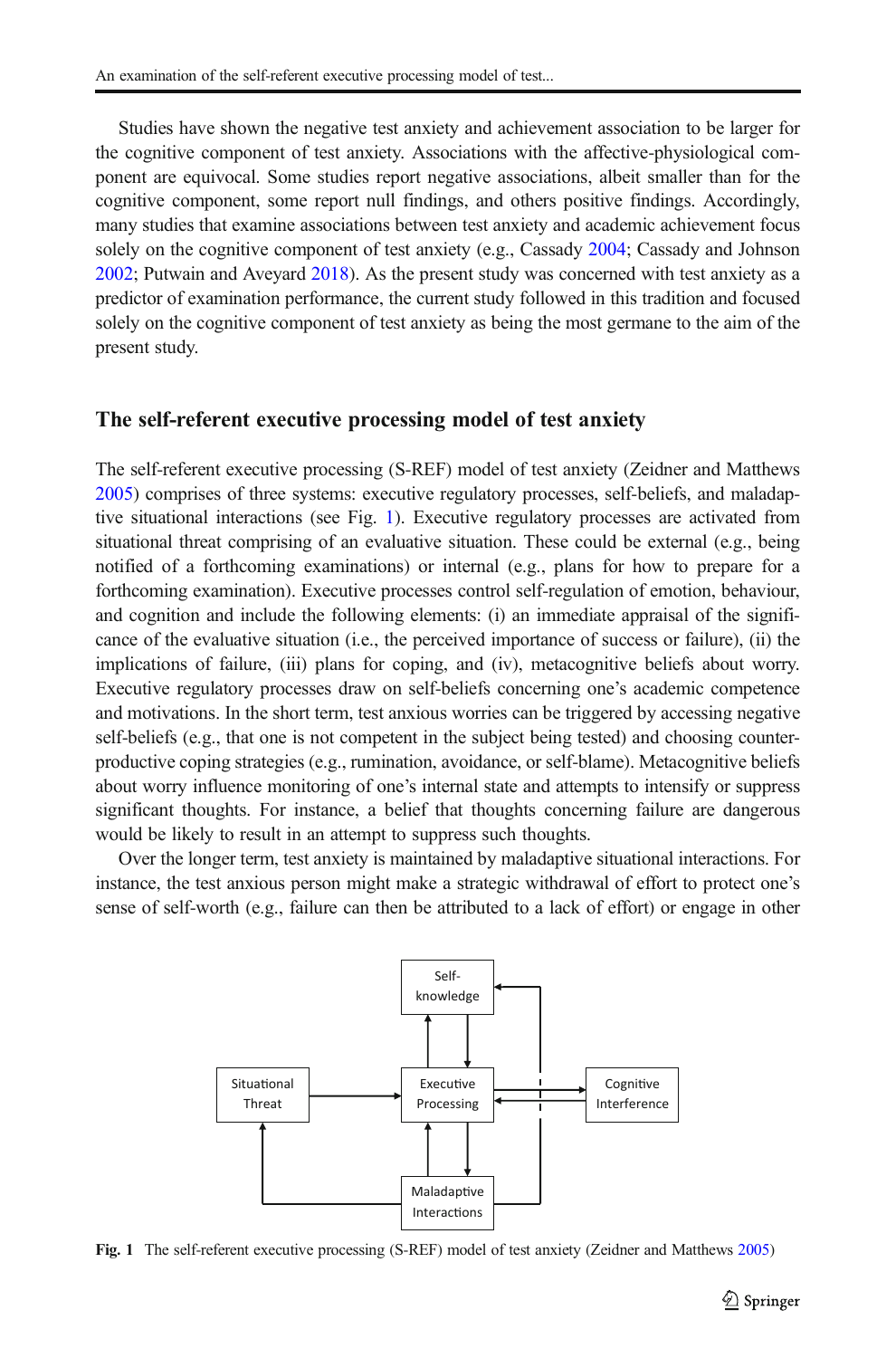self-handicapping behaviours, such as avoiding opportunities to improve, practice, or test one's skills and knowledge. Such behaviours link back to self-beliefs and reinforce negative views of one's competence locking the person becomes into a negative self-perpetuating cycle. The outcome of higher test anxiety is cognitive interference leading to disrupted task performance. Although this element is not elaborated on in the S-REF model, cognitive interference theories are well established (e.g., Derakshan and Eysenck [2009,](#page-14-0) [2011](#page-14-0); Wine [1971](#page-17-0); Sarason [1988](#page-17-0)) with empirical support (e.g., Dutke and Stöber [2001;](#page-15-0) Richards et al. [2000;](#page-17-0) Owens et al. [2008](#page-16-0); Putwain et al. [2014\)](#page-17-0).

The various processes proposed in the S-REF model have been well supported by empirical research. Test anxiety is higher when persons appraise evaluative situations as important but their own competence beliefs to be poor (e.g., Pekrun et al. [2004;](#page-16-0) Putwain et al. [2010\)](#page-16-0), use avoidant approaches to coping (Putwain et al. [2012](#page-17-0), [2016](#page-17-0); Stöber [2004](#page-17-0)), and hold avoidant motivations (e.g., Eum and Rice [2011](#page-15-0); Putwain and Symes [2012](#page-16-0)). Furthermore, test anxiety is enhanced by metacognitive beliefs (e.g., worry is uncontrollable and low confidence in one's cognitive capacities such as memory) and a high degree of metacognitive monitoring (Matthews et al. [1999;](#page-16-0) O'Carroll and Fisher [2013](#page-16-0)). Maladaptive situational interactions are shown in negative correlations shown between exam-related worry and effort (e.g., Komarraju and Nadler [2013](#page-15-0); Pekrun et al. [2004;](#page-16-0) studies 3 and 6), positive correlations between test anxiety and procrastination (Gadbois and Sturgeon [2011](#page-15-0)), helpless attributional style (Bandalos et al. [1995](#page-14-0); Cassady [2004\)](#page-14-0), and an attentional bias towards threat stimuli (Putwain et al. [2011](#page-16-0)).

Although studies have provided support for the three central systems proposed in the S-REF model (executive processes, self-beliefs, and maladaptive situational interactions), they are typically examined in isolation rather than in tandem. This may be partly due to the relative complexity of the S-REF model proposing multiple, and sometimes competing, processes. One drawback of this approach, however, is that support for S-REF model remains incomplete and, by not accounting for all three components, may possibly overstate the importance of the particular element included in particular analysis over those excluded or not studied. This concern was addressed in the present study by including one key construct from each of the three systems in the S-REF model. Constructs were chosen as representing the central aspect of the respective system. From self-beliefs this was control, from maladaptive situational interactions this was self-handicapping, and from executive processes this was emotional regulation. Each system was limited to the inclusion of one key construct to avoid overcomplicating the analytic model.

### Control

Self-beliefs in the S-REF model refer to perception of one's abilities in relation to the forthcoming evaluative situation. One construct that has relevance to many types of competence beliefs is perceived control (henceforth referred to as control for brevity). Control is related, but not identical, to competence beliefs, such as academic self-efficacy, academic selfconcept, and perceptions of study and test-taking skills. Rather, such competence beliefs provide the basis for a strong sense of control. Moreover, control can be conceptually differentiated from more generalised competence beliefs by a focus on causal expectancies and attributions. In an academic context, control refers to a prospective belief that one can exert a causal influence over learning activities and outcomes, and the retrospective attribution of academic success or failure to a factor that one can exert a causal influence over (Pekrun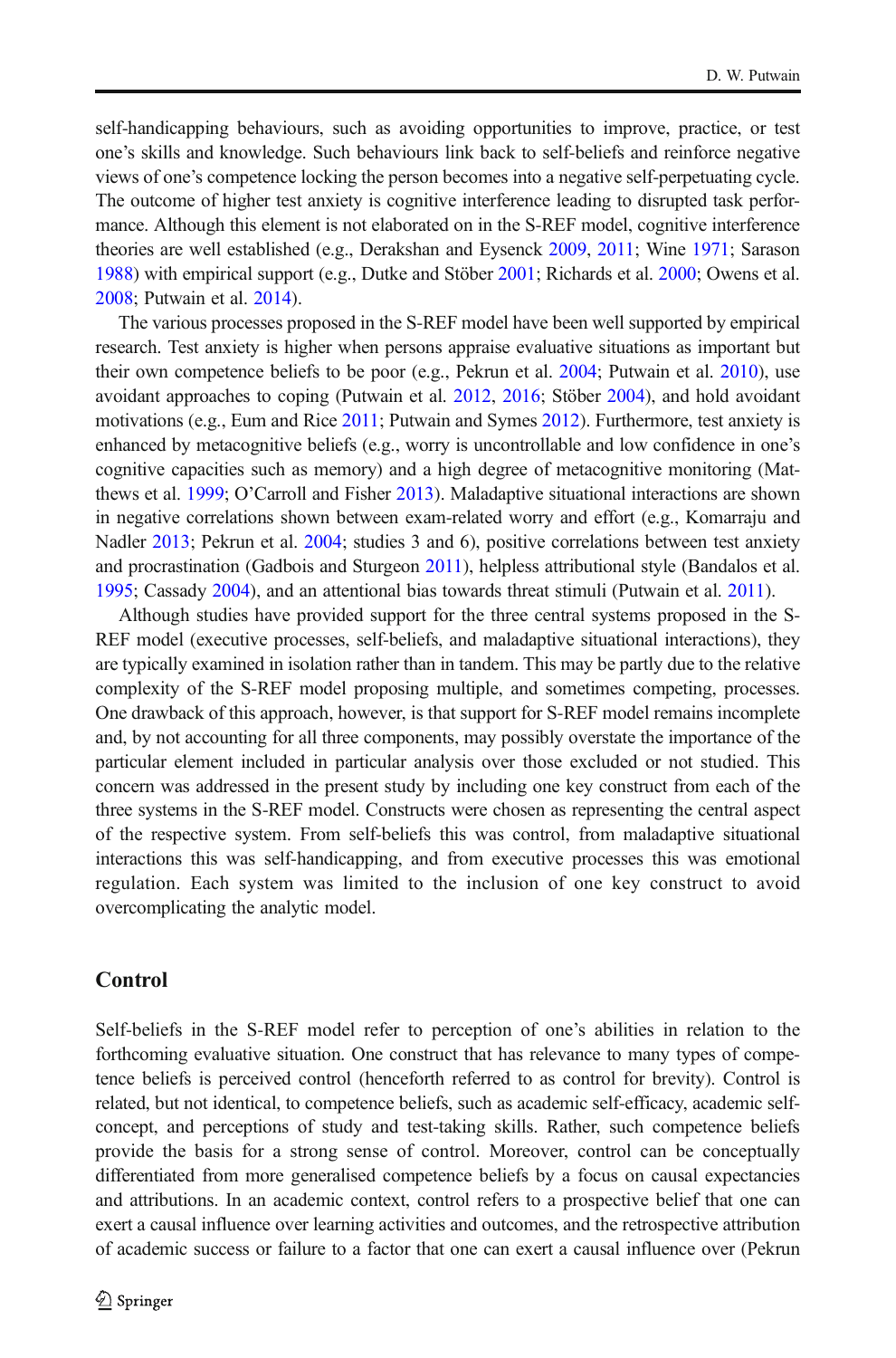[2006](#page-16-0); Pekrun and Perry [2014\)](#page-16-0). For instance, a student who is high in control understands why their level of effort or the strategy utilised resulted in success or failure (Martin [2002,](#page-16-0) [2007](#page-16-0)). By contrast, those students who are uncertain in control do not understand why they might have received a good or bad mark for an assessment, or why they could or could not successfully perform the tasks and activities in their lessons (Connell [1985;](#page-14-0) Martin [2007](#page-16-0)). Consequently, those who are low in control anticipate failure and, in line with the S-REF model, report higher test anxiety (e.g., Pekrun et al. [2004](#page-16-0); Putwain and Aveyard [2018\)](#page-16-0).

# Self-handicapping

In the S-REF model, maladaptive person-situation interactions refer to ways that the student avoids evaluative situations, opportunities to develop their competence that might be evaluated at a later point, or making an effort to develop their competence that might be evaluated at a later point. These various forms of maladaptive person-situation interactions are effectively captured in the construct of self-handicapping. Self-handicapping refers to a repertoire of behaviours that impede or provide obstacles to one's academic achievement (Martin [2007](#page-16-0); Martin et al. [2001\)](#page-16-0). These behaviours can include procrastination, deliberately creating circumstances that will negatively impact on one's performance (e.g., losing one's study materials), strategic withdrawal of effort, and avoiding practicing one's skills or engaging in examination preparations. These behaviours protect one's sense of self-worth from anticipated failure by deflecting attributions away from a lack of ability (Covington [2009\)](#page-14-0). Although related to attributions of failure, self-handicapping does not constitute an attributional style itself, but a behavioural strategy used prior to an examination to pre-empt particular attributions (Martin et al. [2003](#page-16-0)). In line with the S-REF model, self-handicapping is positively associated with test anxiety (Thomas and Gadbois [2007](#page-17-0)) and fear of failure (Elliot and Church [2003](#page-15-0)), a cognate construct to that of test anxiety.

#### Emotional regulation

Executive processes in the S-REF model control self-regulation of emotion, cognition, and behaviour. Of these three, the most directly relevant to the level and intensity of anxiety is emotional regulation (Campbell-Sills and Barlow [2007](#page-14-0); Cisler et al. [2010.](#page-14-0) Emotional regulation refers to one's ability to access, monitor, and control (reduce or increase) emotional reactions (Gross and Thompson [2007](#page-15-0); Thompson [1994\)](#page-17-0). This can include reducing as well as sustaining the intensity and durations of emotions (Calkins and Hill 2007; Cole et al. [1994](#page-14-0)). Gross' ([1998](#page-15-0)) model of emotional regulation proposes two processes: cognitive reappraisal and expressive suppression. Cognitive reappraisal involves the optimistic re-evaluation of a situation to change its emotional impact, and expressive suppression involves the inhibition of emotionally expressive behaviours. In response to stressful events, reappraisal is associated with increased positive affect and decreased negative affect (John and Gross [2004](#page-15-0)). In contrast, suppression is associated with reduced positive affect while leaving the experience of negative emotions intact (Gross and John [2003](#page-15-0); Srivastava et al. [2009](#page-17-0)). In line with the S-REF model, thought suppression is positively associated with test anxiety (Rost and Schermer [1997](#page-17-0)) and the anxiety associated with an evaluated speech task (Egloff et al. [2006](#page-15-0)). Although studies have yet to establish empirical relations between reappraisal and test anxiety, cognitive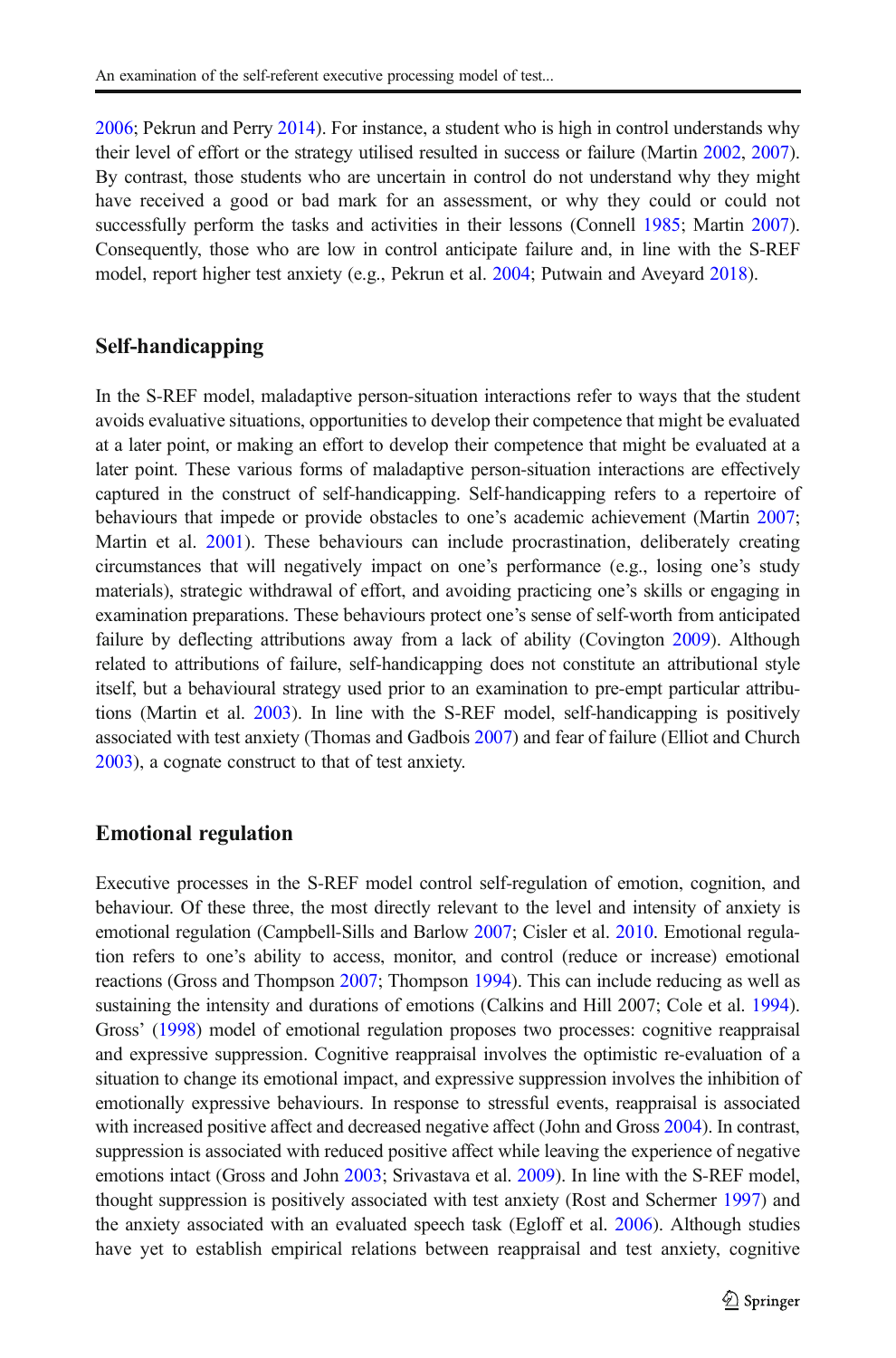restructuring is viewed as a credible site of intervention for reducing test anxiety (Brown et al. [2011\)](#page-14-0) and following Gross' ([1998](#page-15-0)) model might be expected to be related to lower test anxiety. In the abovementioned speech task, reappraisal was negatively associated with speaking anxiety (Egloff et al. [2006\)](#page-15-0).

### Aim of the current study

Previous studies have highlighted the importance of executive processes, self-beliefs, and maladaptive situational interactions, in test anxiety (e.g., Komarraju and Nadler [2013;](#page-15-0) Matthews et al. [1999](#page-16-0); Pekrun et al. [2004\)](#page-16-0). These studies, however, have examined these systems in isolation whereas, theoretically speaking, these systems are related. In order to address this limitation, the aim of the current study was to simultaneously examine the three key systems of the S-REF model, executive processes (emotional regulation), self-belief (control), and maladaptive situational interactions (self-handicapping), on the cognitive component of test anxiety (worry). Worry would then be expected to negatively associate with examination performance. Thus, a model is proposed where emotional regulation (reappraisal and suppression), control, and self-handicapping are indirectly related to examination performance, mediated by worry (see Fig. 2).

In the S-REF model, self-beliefs (control) and maladaptive situational interactions (selfhandicapping) are related in a bidirectional fashion with executive regulatory processes (reappraisal and suppression). Accordingly, in the analytic model (see Fig.2), relations between control and reappraisal/suppression, and between self-handicapping and reappraisal/suppression, were represented in as covariances. Furthermore, following the S-REF model, the relation from maladaptive situational interactions (self-handicapping) to self-beliefs (control) is unidirectional and so is represented in the analytic model as a structural path. Thus, selfhandicapping is related to worry directly or indirectly, via control.

As female persons report higher test anxiety (Putwain [2007](#page-16-0); Putwain and Daly [2014](#page-16-0)), less use of suppression (Gross and John [2003](#page-15-0)), and outperform male students in English secondary education (Bramley et al. [2015](#page-14-0)), gender was included as a covariate. Furthermore, test anxiety is higher (Putwain [2007\)](#page-16-0), and examination performance lower, in deprived groups



Fig. 2 Worry mediates the relations between control, self-handicapping, reappraisal and suppression, and examination performance. Solid lines represent structural paths (βs), and dashed lines represent correlations (rs)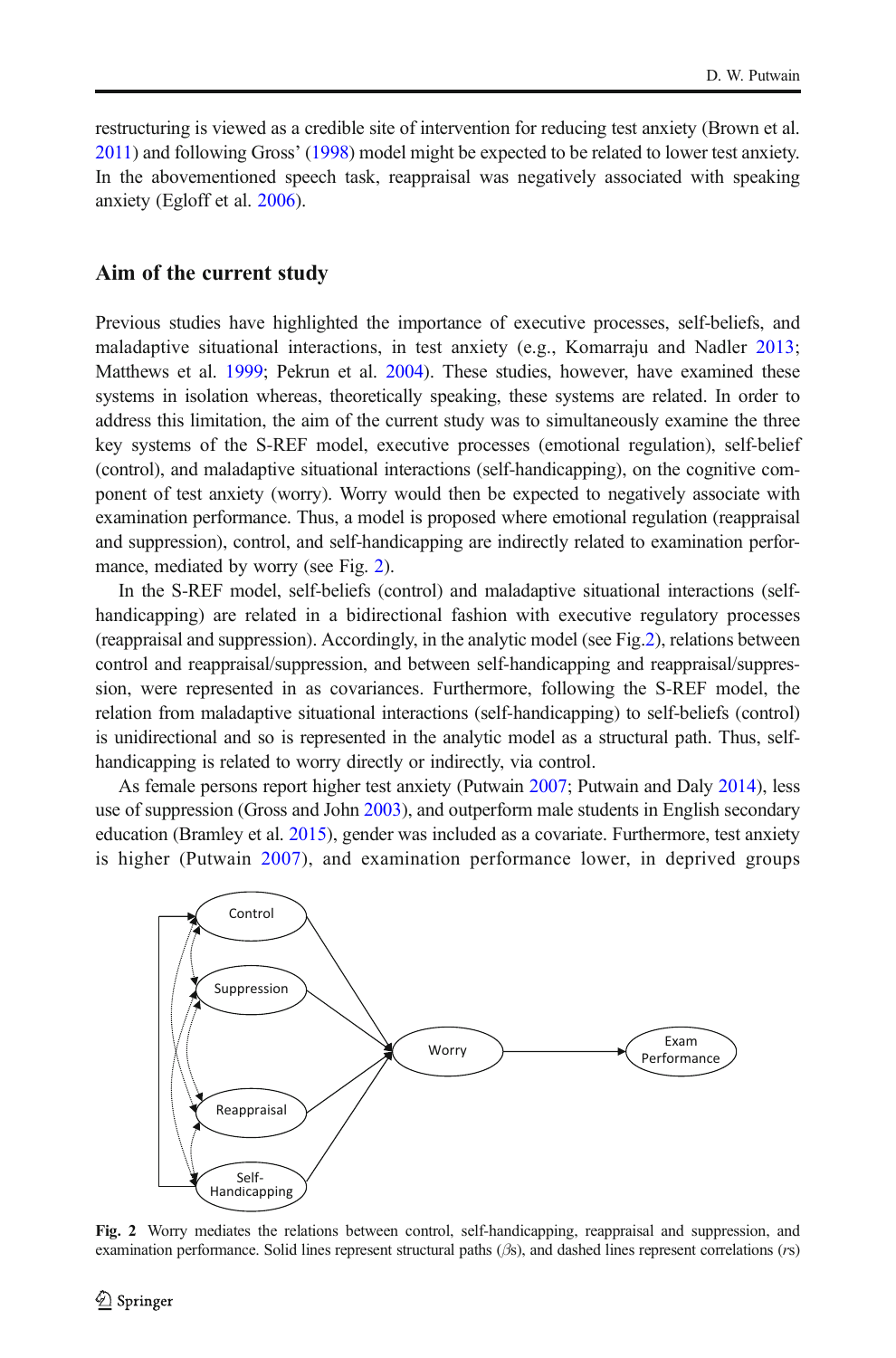(Department for Children, Schools, and Families [2009](#page-14-0)), and test anxiety is lower in older students (Putwain [2007](#page-16-0)), age and free school meals (as a proxy for low income) were also included as covariates. The following hypotheses were examined:

H1: Worry will be predicted by suppression and self-handicapping (positively) and control (negatively). It is tentatively suggested that cognitive reappraisal will negatively predict worry.

H2: Worry will negatively predict examination performance.

H3: Indirect relations between control, self-handicapping, cognitive reappraisal, suppression, and examination performance will be mediated by worry; an additional indirect relation between self-handicapping and examination performance will be serially mediated by control and worry.

# Method

# Participants

Data were collected from 273 participants (male = 120, female = 153), from two English secondary schools, who were in their final year of compulsory secondary education (year 11). The mean age of participants in this sample was 15.5 years (SD = 0.50), and  $n = 40$  were eligible for free school meals (as a proxy for low income). In comparison to other English schools, student performance on school exit examinations (a fundamental accountability measure in the English educational system) was slightly better than the English average: the proportion of students achieving minimum pass grades in five key subjects (English, mathematics, science, one modern foreign language, and one humanities) was 28.5% compared to the English national average of 21.3%. A small proportion of data was missing (2.1% of the variables) that were unrelated to substantive study variables or covariates. In subsequent analyses, missing data were handled using full information maximum likelihood.

# **Measures**

Emotional regulation was measured using the 12-item Emotion Regulation Questionnaire for Children and Adolescents (Gullone and Taffe [2012](#page-15-0)). This instrument comprises two scales. These are cognitive appraisal (eight items) and suppression (four items). Exemplar items include 'When I want to feel happier, I think about something different' (cognitive reappraisal) and 'I control my feelings by not showing them' (suppression). Participants responded to items on a five-point scale (one = 'strongly disagree', five = 'strongly agree') such that a higher score represents greater use of cognitive appraisal or suppression. Internal consistency, stability, and construct and predictive validity of data collected using this scale have been shown in several studies (e.g., Gresham and Gullone [2012;](#page-15-0) Gullone and Taffe [2012\)](#page-15-0). In the present study, the internal consistency coefficients were acceptable (see Table [1\)](#page-8-0).

Control and self-handicapping were measured using scales from the Motivation and Engagement Scale (Martin [2007\)](#page-16-0). Each scale comprised of four items (e.g., 'When I get a bad mark I'm I am often unsure how to avoid getting that mark again' for control and 'Some students purposely get involved in lots of activities to avoid revising for exams. How true is this of you?' for self-handicapping). Participants responded to items on a five-point scale (one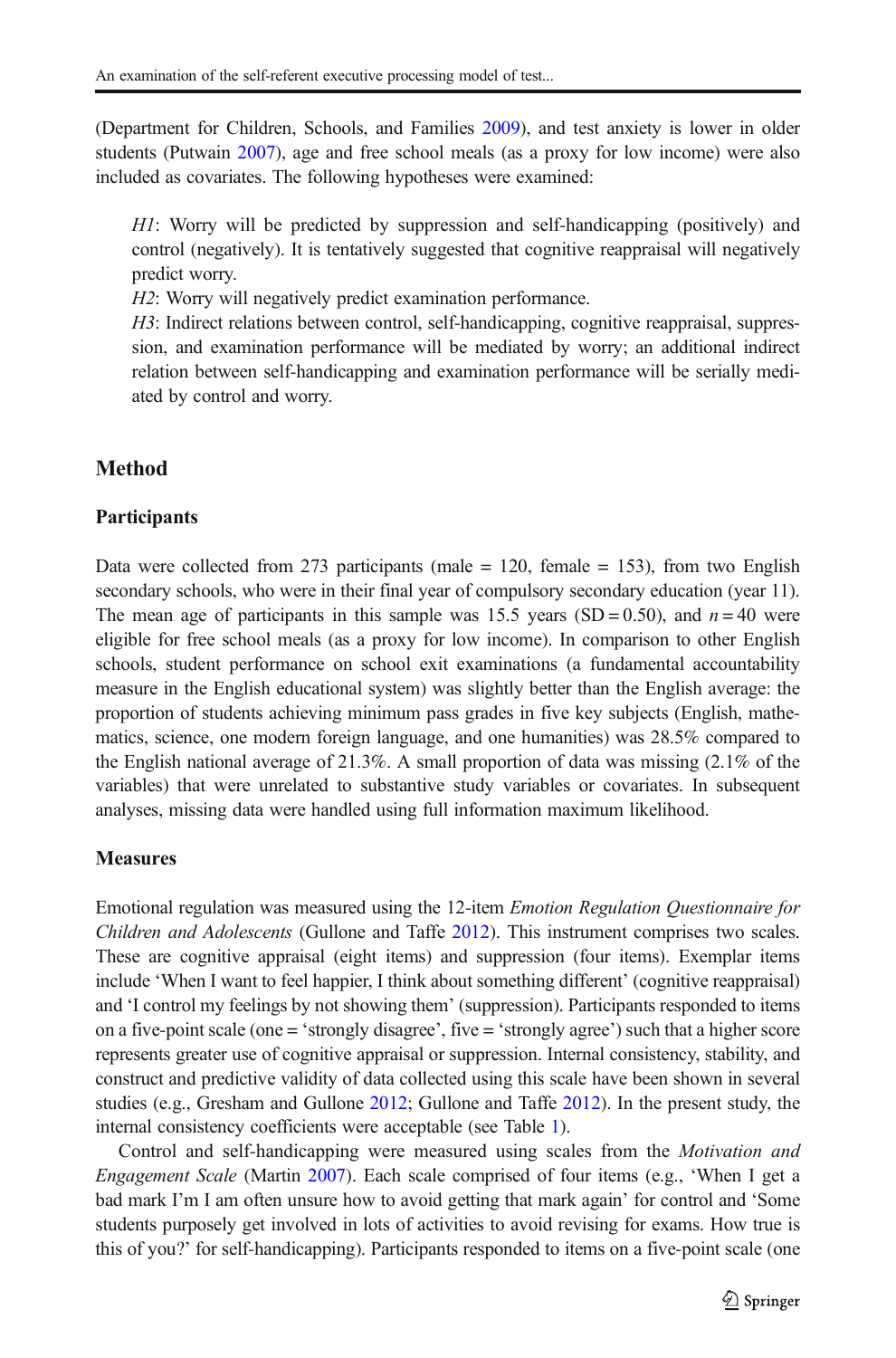|                         | Range   | Mean | SD.  | $\alpha$ | <b>Skewness</b> | Kurtosis | Factor loadings |
|-------------------------|---------|------|------|----------|-----------------|----------|-----------------|
| Worry                   | $1 - 4$ | 2.74 | 0.51 | 0.71     | $-0.05$         | $-0.54$  | $0.57 - 0.65$   |
| Control                 | $1 - 5$ | 3.06 | 0.87 | 0.76     | 0.17            | $-0.42$  | $0.48 - 0.73$   |
| Self-handicapping       | $1 - 5$ | 2.57 | 0.94 | 0.78     | 0.39            | $-0.35$  | $0.56 - 0.80$   |
| Suppression             | $1 - 5$ | 3.41 | 0.73 | 0.72     | $-0.63$         | 0.40     | $0.46 - 0.66$   |
| Reappraisal             | $1 - 5$ | 3.16 | 0.75 | 0.76     | $-0.10$         | 0.09     | $0.50 - 0.65$   |
| Examination performance | $1 - 8$ | 4.97 | 1.50 | -        | $-0.30$         | $-0.02$  |                 |

<span id="page-8-0"></span>Table 1 Descriptive statistics for control, self-handicapping, suppression, reappraisal, worry, and examination performance

= strongly disagree, five = strongly agree), and scores on the control items were reversed to facilitate interpretation. Thus, a higher score would represent stronger control beliefs and greater use of self-handicapping behaviours. The internal consistency, construct, and predictive validity, of data collected using these scales, have been extensively documented in previous studies (e.g., Green et al. [2007;](#page-15-0) Plenty and Heubeck [2013\)](#page-16-0). In the present study, the internal consistency coefficients were acceptable (see Table 1).

Examination performance was measured using an aggregate of student performance on General Certificate of Secondary Education (GCSE) examinations in English, mathematics, and science. GCSE are high-stakes exit examinations taken at the end of compulsory schooling aged 16 years. Student performance can, and does, influence access to post-compulsory education and training and entry to the labour market (Maguire [2010;](#page-16-0) Unwin [2010](#page-17-0)). GCSE examinations were marked graded by an external awarding body using an eight-point letter system  $(A^*, A, B, C, and so on to grade G)$ . Grade C is considered to be a minimum pass grade. These scores were converted to a numerical equivalent ( $A^* = 8$ ,  $A = 7$ ,  $B = 6$ ,  $C = 5$ , G = 1) such that a higher score represented better examination performance. As examinations were marked and graded by an external awarding body, it is not possible to report the internal consistency. Previous studies, however, have shown high internal consistency of marking (Bramley and Dhawan [2011\)](#page-14-0) that corresponds with that of external evaluators (Dhawan and Branley [2013](#page-14-0)).

# Procedure

Self-report data were collected during a period of the school timetable used for administrative purposes (in English education, this is referred to as form period) so not to interfere with students regular instruction. A questionnaire pack, including worry, control, self-handicapping, and emotional regulation, items presented in a randomised order, demographic questions, and information about ethics, was administered by trained research assistants and took approximately 15 min to complete. Questionnaire data were collected in the February of the school year, approximately 3–4 months before GCSE examinations were taken (during May and June). For ethical purposes, participants were provided with information about the purpose of the study, told that participation was voluntary and how to retrospectively withdraw data, and asked for permission to allow the school to release their GCSE grades in English, mathematics, and science. To keep data anonmyised, if participants provided permission to release GCSE grades, they were asked to provide their unique examination candidate number (this is a series of numbers allocated by the external awarding body) that was used to match questionnaire data with subsequent examination grades. The project was approved by an institutional ethics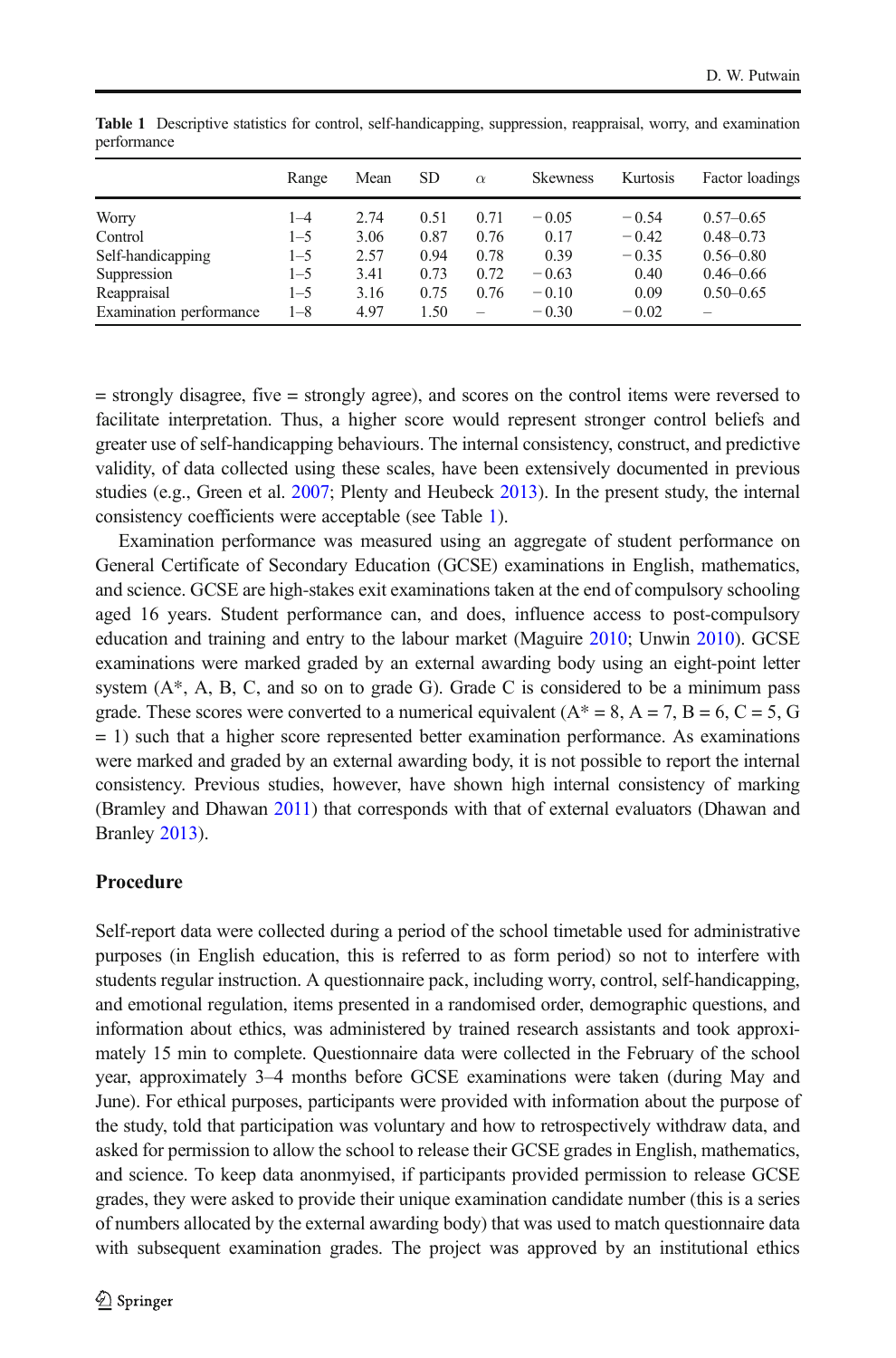committee. Written permission to collect data was provided by the head teacher of the participating schools and individual participants. Passive consent (i.e., opt-out) was provided by parents/carers of participants.

# **Results**

#### Descriptive statistics and bivariate correlations

Descriptive statistics for control, self-handicapping, suppression, reappraisal, worry, and examination performance are shown in Table [1.](#page-8-0) All variables were normally distributed and within acceptable limits of skewness and kurtosis  $(\pm 1)$ . The internal reliability coefficients were acceptable (Cronbach's  $\alpha \geq 0.71$ ), and standardised factor loadings, from the measurement model described as follows, were all satisfactory ( $\lambda \ge 0.48$ ). In order to generate latent bivariate correlations, and check the properties of constructs prior to structural equation modelling, a measurement model was built and assessed using a confirmatory factor analysis. The measurement model included worry (six items), control, self-handicapping, and reappraisal (four items each), and suppression (eight items), as latent constructs. Examination performance was modelled as a single-item latent construct ( $\lambda = 0.9$ ,  $\varepsilon = 0.1$ ). Gender (0 = male, 1 = female), age, and free school meals  $(0 = no$  free school meals,  $1 =$  free school meals) were included as covariates.

The measurement model was assessed using a variety of model fit indices including the root mean square error of approximation (RMSEA), standardised root mean square residual (SRMR), comparative fit index (CFI), and Tucker-Lewis index (TLI). Hu and Bentler ([1999](#page-15-0)) suggest a model fit is indicated by RMSEA < 0.05, SRMR < 0.08, and CFI and TLI > 0.95; however, such cut-off values should not be applied too strictly when working with reallife data (Heene et al. [2011\)](#page-15-0). The measurement model, estimated using maximum likelihood in Mplus v.8 (Muthén and Muthén [2017](#page-16-0)), showed a largely good fit to the data,  $\chi^2$  (220) = 273.07,  $p < .001$ , CFI = 0.954, TLI = 0.942, RMSEA = 0.030, SRMR = 0.047 and no obvious source of misspecification, and so, latent bivariate correlations were examined (see Table [2](#page-10-0)). Worry was correlated negatively with control and examination performance and positively with self-handicapping, suppression, and reappraisal. Control was positively correlated with examination performance and negatively correlated with self-handicapping, suppression, and reappraisal. Female students reported greater worry and reappraisal and lower control. Older students reported lower worry.

### Structural equation modelling

A structural equation model was built that specified paths from control, self-handicapping, suppression, and reappraisal, to worry, from self-handicapping to control, and from worry to examination performance. Gender and age were included as covariates, but not free school meals, as no statistically bivariate correlations were shown in Table [2](#page-10-0). This, theoretically derived, fully mediated model was tested competitively against an alternative partially mediated model. The partially mediated model included direct paths from control, self-handicapping, suppression, and reappraisal to examination performance. All models were estimated using maximum likelihood in Mplus v.8 (Muthén and Muthén [2017](#page-16-0)) and assessed using the same model fit indices and criteria as the measurement model.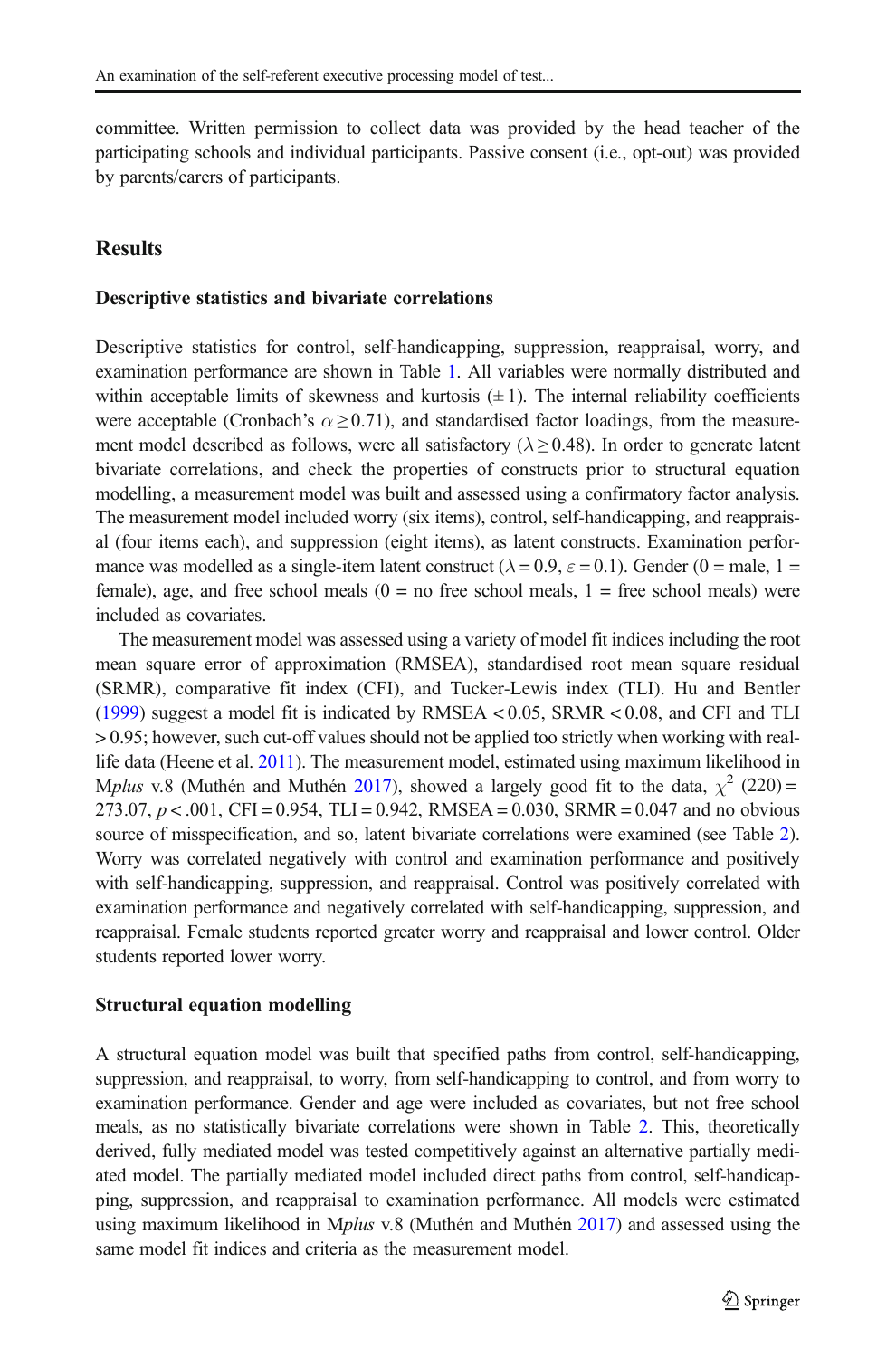|                         | 1, 2.      | 3.                       | 4.         | 5.                       | 6.        | 7.         | 8.               | 9.      |
|-------------------------|------------|--------------------------|------------|--------------------------|-----------|------------|------------------|---------|
| 1. Worry                | $-0.65***$ | $0.20*$                  | $0.29*$    | $0.46***$                | $-0.26**$ | $0.27***$  | $-0.18^* - 0.04$ |         |
| 2. Control              |            | $-0.35***$               | $-0.35***$ | $-0.29***$               | $0.30***$ | $-0.34***$ | $-0.02$          | 0.01    |
| 3.                      |            | $\overline{\phantom{a}}$ | $0.20*$    | $0.25***$                | $-0.04$   | $-0.06$    | $-0.11$          | $-0.01$ |
| Self--                  |            |                          |            |                          |           |            |                  |         |
| handicapping            |            |                          |            |                          |           |            |                  |         |
| 4. Suppression          |            |                          |            | $0.25*$                  | $-0.11$   | 0.13       | $-0.03$          | 0.02    |
| 5. Reappraisal          |            |                          |            | $\overline{\phantom{a}}$ | $-0.08$   | $0.17*$    | $-0.07$          | $-0.09$ |
| 6. Examination          |            |                          |            |                          | -         | $-0.02$    | 0.07             | 0.04    |
| performance             |            |                          |            |                          |           |            |                  |         |
| 7. Gender               |            |                          |            |                          |           |            | $-0.02$          | 0.05    |
| 8. Age                  |            |                          |            |                          |           |            | -                | 0.04    |
| 9. Free school<br>meals |            |                          |            |                          |           |            |                  |         |

<span id="page-10-0"></span>Table 2 Latent bivariate correlations for substantive study variables (control, self-handicapping, suppression, reappraisal, worry, and examination performance) and covariates (gender, age, and free school meals)

Gender coded  $0 =$  male,  $1 =$  female. FSM (free school meals) coded  $0 =$  no FSM,  $1 =$  FSM  $*_{p < .05;}$   $*_{p < .01;}$   $*_{p < .001}$ 

The fully mediated model showed a largely good fit to the data:  $\chi^2$  (209) = 263.18, p < .001,  $CFI = 0.953$ ,  $TLI = 0.944$ ,  $RMSEA = 0.031$ ,  $SRMR = 0.048$ . In comparison, the partially mediated model,  $\chi^2$  (205) = 257.08, p < .001, CFI = 0.955, TLI = 0.945, RMSEA = 0.030, SRMR = 0.047, showed a slight improvement in model fit ( $\triangle$ CFI = 0.002,  $\triangle$ TLI = 0.001,  $\Delta$ RMSEA = 0.001, and  $\Delta$ SRMR = 0.001) but was not a statistically significant improvement:  $\Delta \chi^2$  (4) = 6.1, p = .19. Given that the partially mediated model did not offer a substantial advantage, the fully mediated model was preferred as more parsimonious and restrictive of the two. Model fit indices are reported from this model (see Fig. 3).

Higher control predicted lower ( $\beta = -0.61$ ,  $p < .001$ ), and reappraisal higher ( $\beta = 0.31$ ,  $p < .001$ ), worry. Self-handicapping and suppression were not statistically significant predictors of worry ( $ps > .05$ ). Higher self-handicapping predicted lower control ( $\beta = -0.38$ ,  $p < .001$ ) and higher worry predicted lower examination performance ( $\beta = -0.23$ ,  $p = .002$ ). Of the covariates included in the model, female students reported lower control ( $\beta$  = −0.34,



Fig. 3 The fully mediated SEM to examine paths from control, self-handicapping, reappraisal, and suppression to worry and from worry to examination performance. Solid lines represent structural paths (βs), and dashed lines represent correlations (rs)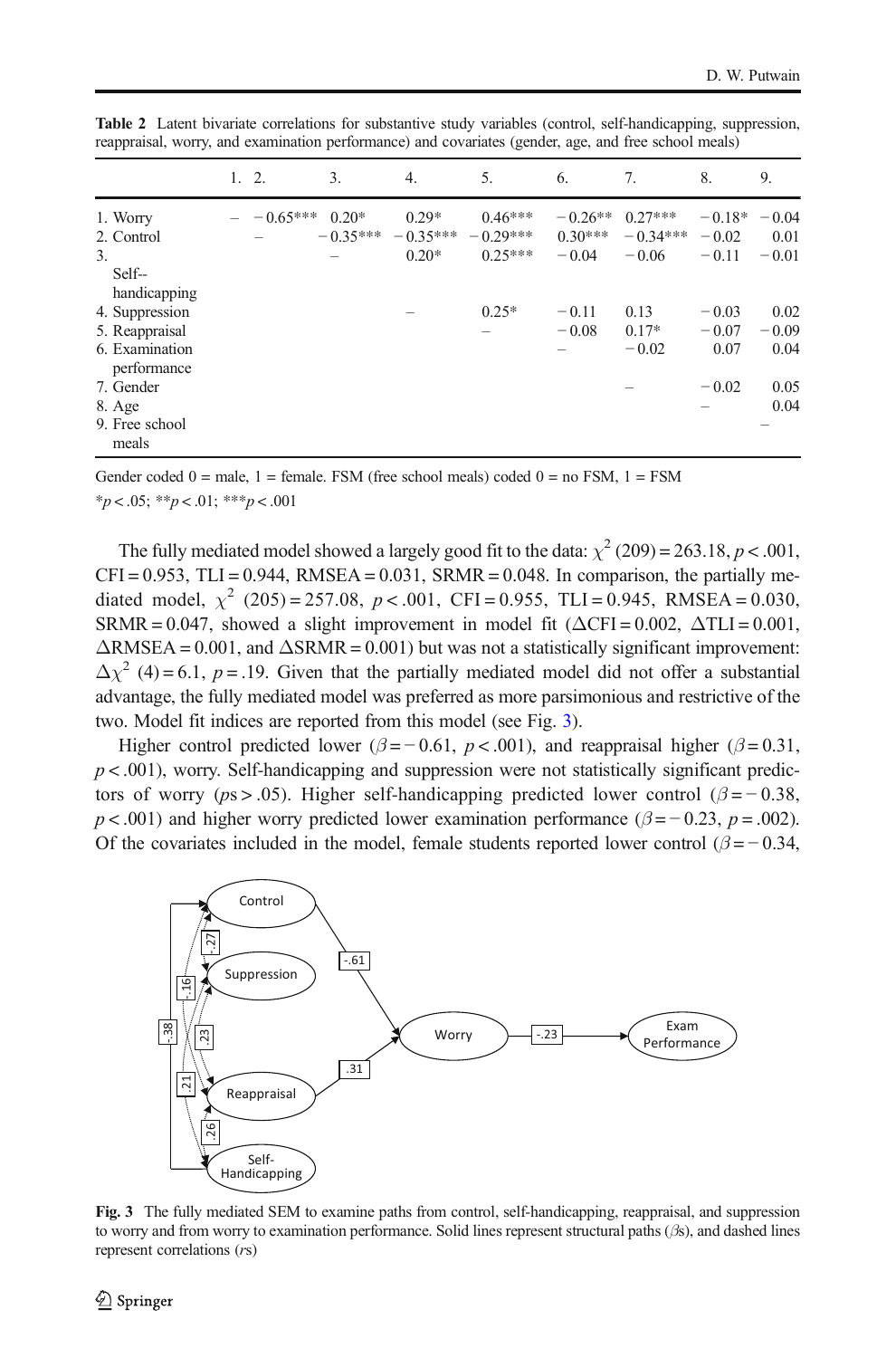$p < .001$ ), and higher reappraisal ( $\beta = 0.16$ ,  $p = .03$ ), and older students reported lower worry  $(\beta = -0.18, p = .006)$ . Coefficients for all other covariates were not statistically significant  $(ps > .05)$ .

Indirect paths were examined by using 1000 bootstrapped draws to create 95% confidence intervals around the beta estimate. A statistically significant indirect path (at  $p < .05$ ) is shown when the confidence intervals do not cross zero. Statistically significant indirect paths were shown from control to examination performance, via worry ( $\beta = 0.14$ ,  $SE = 0.05$ , 95% CI [0.06, 0.22]), reappraisal to examination performance, via worry ( $\beta$  = −0.07, SE = 0.03, 95% CI [− 0.02, − 0.12]), and self-handicapping to examination performance via control and worry  $(\beta = -0.05, SE = 0.02, 95\% \text{ CI} [-0.02, -0.09])$ . Indirect paths from self-handicapping and suppression to examination performance, via worry, were not statistically significant at  $p < .05$ as 95% CIs crossed zero.

# **Discussion**

The aim of this study was to examine constructs pertaining to the three central systems proposed in the S-REF model of test anxiety (Zeidner and Matthews [2005\)](#page-17-0) in a single model to predict cognitive test anxiety (worry) and subsequently examination performance. These were control, as a key indicator of self-beliefs, self-handicapping as a key indicator of maladaptive situational interactions, and emotional regulation (reappraisal and suppression) as a key indicator of executive processes. Results showed that control negatively predicted,worry (partially supporting H1); however, suppression and self-handicapping were not related to worry. Although it was tentatively predicted that reappraisal would negatively predict worry the opposite was found; reappraisal positively predicted worry. Worry negatively predicted examination performance (supporting  $H2$ ). Higher control was related to a better examination performance through reduced worry, higher reappraisal was related to a lower examination performance through increased worry, and higher self-handicapping was related to a lower examination performance serially through lower control and higher worry (partly supporting  $H3$ ).

It was tentatively predicted that cognitive reappraisal would be negatively related to worry; however, findings showed the opposite; cognitive reappraisal was positively associated with worry. This would seem contrary to the theoretical predictions of Gross' [\(1998\)](#page-15-0) model, whereby the situation is optimistically re-evaluated in order to reduce anxiety and the findings of Egloff et al. ([2006](#page-15-0)) who found speaking anxiety was negative associated with reappraisal. Studies from the individual differences literature, however, have found trait anxiety to correlate positively with cognitive reappraisal strategies (Garnefski et al. [2001\)](#page-15-0) and that high general trait anxiety is only negatively related to particular types of cognitive reappraisal such as using the situation as a growth opportunity and putting the situation into a new perspective (Martin and Dahlen [2005\)](#page-16-0). Other types of cognitive reappraisal (acceptance, positive refocusing, and re-planning) were unrelated to anxiety.

While these findings highlight that the relation between anxiety and cognitive reappraisal is not unequivocal, it does not explain why positive relations were shown in this study. One possibility is that it is not which emotional regulation strategies are used but whether such strategies are used flexibly (Bonanno et al. [2004](#page-14-0); Cheng [2001\)](#page-14-0). For instance in circumstances when stressors were perceived to be controllable, cognitive reappraisal was positively related to distress, and when stressors were perceived to be uncontrollable, cognitive reappraisal was negatively related to distress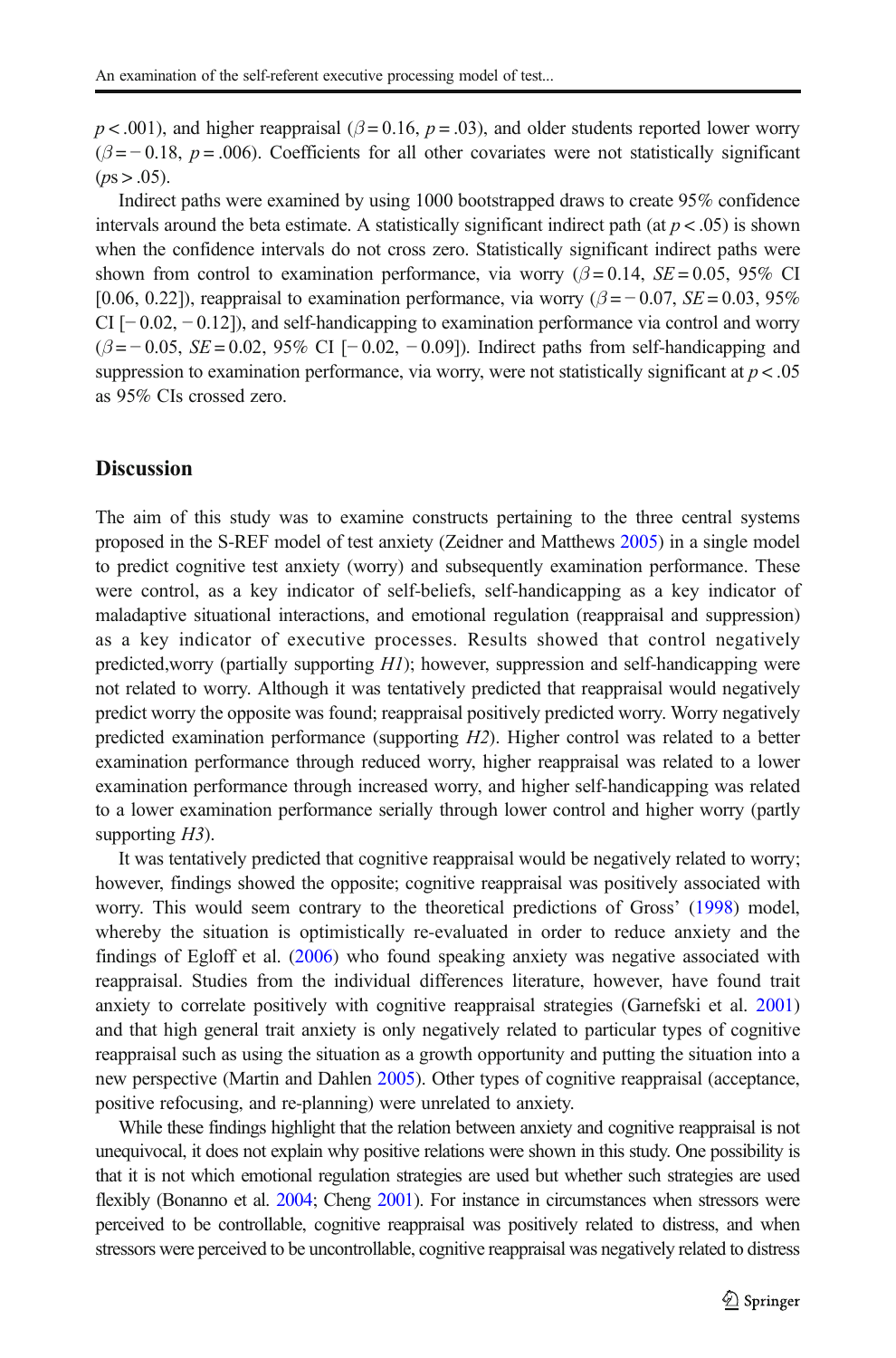(Troy et al. [2013](#page-17-0)). When faced with a situation such as taking compulsory high-stakes school leaving examinations (like the GCSE examinations that participants in this study faced) where participants are able to exercise control over their study strategies, effort, and persistence, the most effective strategies may be problem focused (see Dixon-Gordon et al. ([2015\)](#page-15-0)).Optimistic reappraisals, in themselves, will not change the likelihood of success or failure and so may actually continue to prompt self-belief processes (i.e., low control or competence beliefs) that result in worry.

An indirect positive association was shown from control to examination performance, via lower worry, and a negative association from cognitive reappraisal to examination performance, via greater worry. It is notable that the SEM including direct paths from antecedents to examination performance did not offer a statistically superior model fit than the total mediation model shown in Fig. [1](#page-3-0). Although, theoretically (see Martin [\(2007\)](#page-16-0)), control might be expected to relate to examination performance via additional mechanisms to that of worry (that would be represented by a statistically significant direct relationship between control and examination performance as well as the indirect relationship mediated by worry), this was not the case in the present sample. In the SEM, when the associations between all antecedents were controlled, self-handicapping and suppression did not show statistically significant relations with worry and hence no indirect relations with examination performance.

This is a notable finding as when examined in isolation (see rs in Table [2\)](#page-10-0), self-handicapping and suppression did show statistically significant relations with worry in line with previous research (e.g., Thomas and Gadbois [2007;](#page-17-0) Rost and Schermer [1997\)](#page-17-0). Following the S-REF model, where maladaptive situational interactions help to shape self-beliefs, a statistically significant negative indirect path was found from higher self-handicapping to lower examination performance mediated initially via lower control and downstream, by higher worry. With regard to suppression, the likely reason is the variance shared with control, reappraisal, and self-handicapping. That is, persons who use suppression as a regulatory strategy also, to some degree, use reappraisal as a regulatory strategy, have lower perceived control, and use more self-handicapping behaviours. Once the variance shared with control, reappraisal, and self-handicapping is accounted for, there is insufficient remaining to significantly predict control. This does not render suppression as a meaningless predictor of worry. Rather, its relative contribution is reduced when examined in conjunction with control, reappraisal, and self-handicapping, thus reinforcing the value of examining multiple components of the S-REF model simultaneously.

#### Limitations and suggestions for future research

Although this study is the first to examine the three systems of the S-REF model (self-beliefs, executive processes, and maladaptive situational interactions) in a single analysis, there are three notable limitations to highlight. First, control, emotional regulation, and self-handicapping were measured concurrently with worry. In such cross-sectional designs, there will always be a question over directionality unless antecedents are separated over time from the mediating variable (Kenny et al. [1998\)](#page-15-0), in this case worry. This presents a conundrum for researchers examining the S-REF model where interactions between certain processes (e.g., executive processes and self-beliefs) may occur sufficiently fast as to, for practical purposes, appear simultaneous. A possible solution would be for future research to take repeated, situationally sensitive, single-item measurements of salient S-REF model constructs from individuals to capture dynamic interactions as they unfold over time (see Murayama et al. [\(2017\)](#page-16-0)).

Second and related, autoregressive relations with prior achievement or examination performance were not controlled for. In such designs, there will always be a question whether the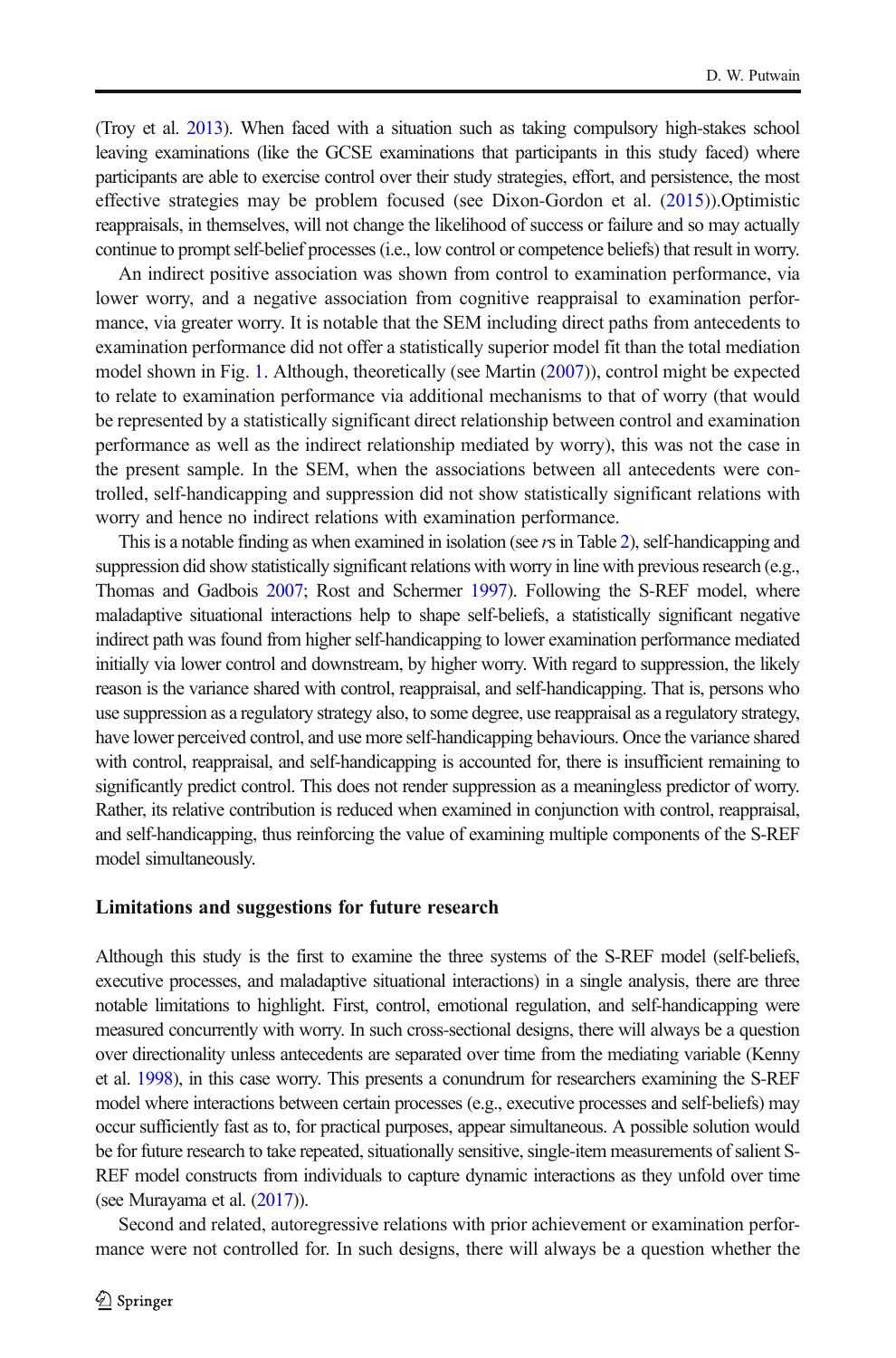relations with subsequent examination performance are an artefact of prior examination performance or achievement (Little et al. [2007\)](#page-15-0). Thus, a more robust examination of the associates from the S-REF model to examination performance could examine indirect relations from self-beliefs, executive processes, and maladaptive situational interactions, through worry, to examination performance over and above the variance accounted for by prior achievement or examination performance.

Finally, only one construct related to each of the three processes in the S-REF model was selected. There are many other constructs, related to these processes, not included in the present study. Self-beliefs include subject-specific or domain-general competence perceptions, such as academic self-concept or academic self-efficacy (e.g., Preiss et al. [2006](#page-16-0)), perceptions of study and test-taking skills (e.g., Topman et al. [1992\)](#page-17-0), and perfectionism (e.g., Eum and Rice [2011](#page-15-0)). Executive processes include appraisals of the personal importance of the forthcoming examination or test (e.g., Boehme et al. [2017\)](#page-14-0), metacognition (e.g., O'Carroll and Fisher [2013](#page-16-0)), and coping (e.g., Stöber [2004\)](#page-17-0). Maladaptive situational interactions include avoidance behaviours (e.g., Cohen et al. [2008](#page-14-0)) and attentional bias towards threat (Dong et al. [2017](#page-15-0)). Future research should consider including such constructs either as alternatives to those included in the present study or in a more complex examination of the S-REF model (or indeed other test anxiety models) to include carefully chose multiple constructs simultaneously for each process that combine in a complimentary fashion. Despite these limitations, this study provides a useful stepping stone to more complex studies in showing how constructs relating to different systems can be usefully combined in a single analytic model.

### Conclusion

The current study examined constructs (emotional regulation, control, and self-handicapping) related to the three systems of the S-REF model of test anxiety (executive processes, selfbeliefs, and maladaptive situational interactions, respectively) simultaneously in a single analysis. Control and reappraisal were related to worry and indirectly related to examination performance. Self-handicapping was indirectly related to worry and subsequently examination performance, through control. These constructs might, therefore, be useful foci for test anxiety interventions. However, given that equivocal relations are reported in the literature between reappraisal and anxiety and the suggestion made in this paper that reappraisal would be unlikely to change worry without a corresponding change in self-beliefs and maladaptive situational interactions, it would be prudent to limit this suggestion for intervention foci to control and self-handicapping only.

Practitioners can ensure that feedback given to students is strategy focused (i.e., makes an explicit link between the student's approach to a piece of work and their eventual mark or grade) to assist the student understanding the link between strategy and outcome. This will help students to build their understanding of which strategies are effective and their sense of control over their learning and its outcomes. Practitioners can also help students to reduce academic self-handicapping by avoiding attributing success or failure, in written or verbal feedback to ability (i.e., telling a student they are clever following a good piece of work). Instead, feedback should relate the outcome to effort and strategy (i.e., telling a student that their approach was effective). Such strategies would help to reduce cognitive test anxiety (worry) and the negative association with examination performance.

Compliance with ethical standards The project was approved by an institutional ethics committee.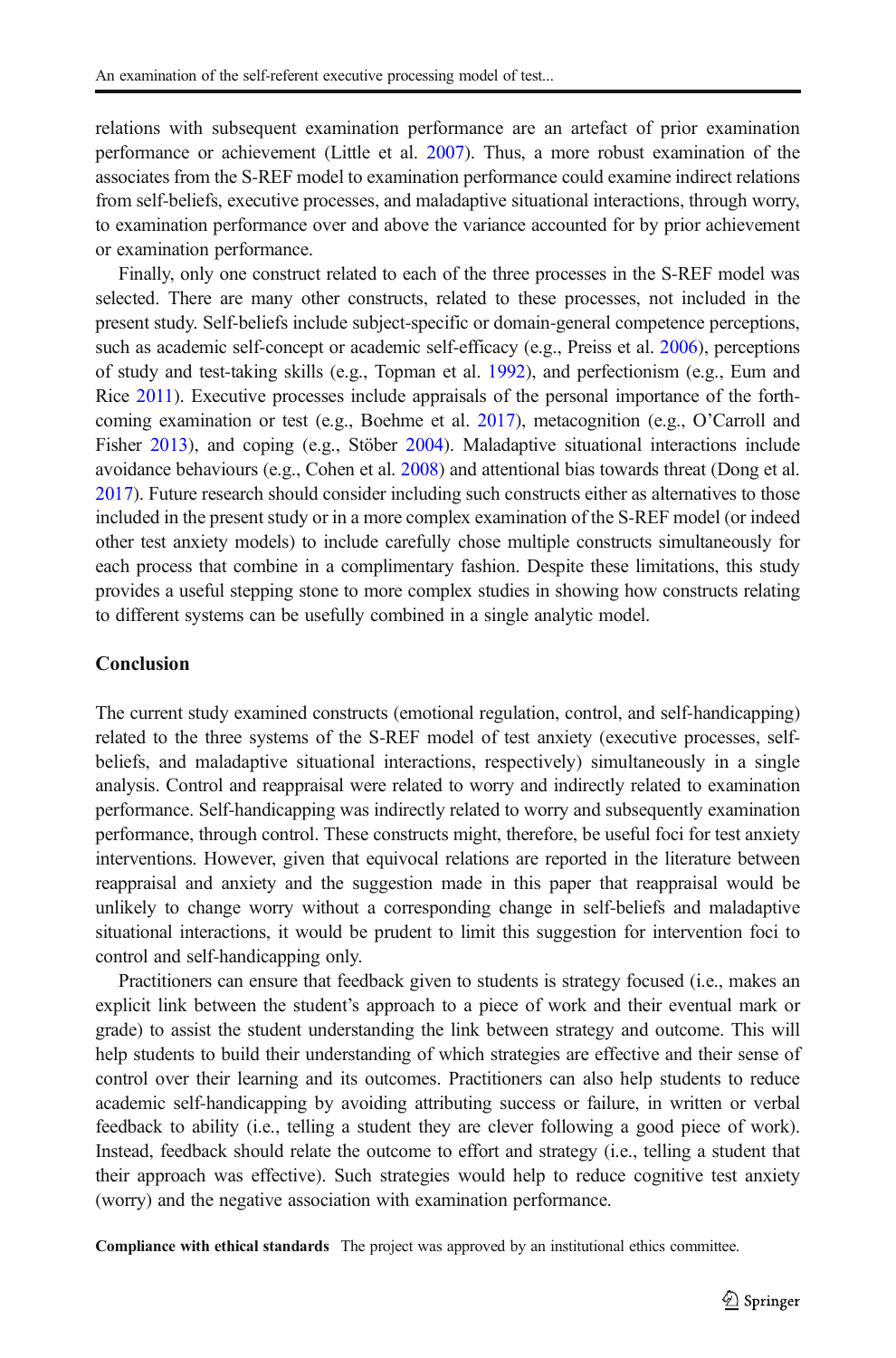<span id="page-14-0"></span>Open Access This article is distributed under the terms of the Creative Commons Attribution 4.0 International License (http://creativecommons.org/licenses/by/4.0/), which permits unrestricted use, distribution, and reproduction in any medium, provided you give appropriate credit to the original author(s) and the source, provide a link to the Creative Commons license, and indicate if changes were made.

# **References**

- Bandalos, D. L., Yates, K., & Thorndike-Christ, T. (1995). Effects of math self-concept, perceived self-efficacy, and attributions for failure and success on test anxiety. Journal of Educational Psychology, 87(4), 611–623. [https://doi.org/10.1037/0022-0663.87.4.611.](https://doi.org/10.1037/0022-0663.87.4.611)
- Boehme, K. L., Goetz, T., & Preckel, F. (2017). Is it good to value math? Investigating mothers' impact on their children's test anxiety based on control-value theory. Contemporary Educational Psychology, 51, 11–21. [https://doi.org/10.1016/j.cedpsych.2017.05.002.](https://doi.org/10.1016/j.cedpsych.2017.05.002)
- Bonanno, G. A., Papa, A., Lalande, K., Westphal, M., & Coifman, K. (2004). The importance of being flexible the ability to both enhance and suppress emotional expression predicts long-term adjustment. Psychological Science, 15(7), 482-487. [https://doi.org/10.1111/j.0956-7976.2004.00705.x.](https://doi.org/10.1111/j.0956-7976.2004.00705.x)
- Bramley, T., & Dhawan, V. (2011). Estimates of reliability of qualifications. Coventry: Ofqual.
- Bramley, T., Vidal Rodeiro, C.L., & Vitello, S. (2015). Gender differences in GCSE. Cambridge Assessment Research Report. Cambridge: Cambridge Assessment.
- Brown, L. A., Forman, E. M., Herbert, J. D., Hoffman, K. L., Yuen, E. K., & Goetter, E. M. (2011). A randomized controlled trial of acceptance-based behavior therapy and cognitive therapy for test anxiety: a pilot study. Behavior Modification, 35(1), 31–53. [https://doi.org/10.1177/0145445510390930.](https://doi.org/10.1177/0145445510390930)
- Campbell-Sills, L., & Barlow, D. H. (2007). Incorporating emotion regulation into conceptualizations and treatments of anxiety and mood disorders. In J. J. Gross (Ed.), Handbook of emotion regulation (pp. 542-559). New York: Guilford Press.
- Cassady, J. C. (2004). The influence of cognitive test anxiety across the learning–testing cycle. Learning and Instruction, 14(6), 569–592. [https://doi.org/10.1016/j.learninstruc.2004.09.002.](https://doi.org/10.1016/j.learninstruc.2004.09.002)
- Cassady, J. C. (2010). Test anxiety: contemporary theories and implications. In J. C. Cassady (Ed.), Anxiety in schools (pp. 7–26). New York: Peter Lang.
- Cassady, J. C., & Johnson, R. E. (2002). Cognitive test anxiety and academic performance. Contemporary Educational Psychology, 27(2), 270–295. <https://doi.org/10.1006/ceps.2001.1094>.
- Chapell, M. S., Blanding, Z. B., Silverstein, M. E., Takahashi, M., Newman, B., Gubi, A., & McCann, N. (2005). Test anxiety and academic performance in undergraduate and graduate students. Journal of Educational Psychology, 97(2), 268–274. [https://doi.org/10.1037/0022-0663.97.2.268.](https://doi.org/10.1037/0022-0663.97.2.268)
- Cheng, C. (2001). Assessing coping flexibility in real-life and laboratory settings: a multimethod approach. Journal of Personality and Social Psychology, 80(5), 814–833. <https://doi.org/10.1037//3415.80.5.814>.
- Cisler, J. M., Olatunji, B. O., Feldner, M. T., & Forsythh, J. T. (2010). Emotion regulation and the anxiety disorders: an integrative review. Journal of Psychopathology and Behavioral Assessment, 32(1), 68–82. <https://doi.org/10.1007/s10862-009-9161-1>.
- Cohen, M., Ben-Zur, H., & Rosenfeld, M. J. (2008). Sense of coherence, coping strategies, and test anxiety as predictors of test performance among college students. International Journal of Stress Management, 15(3), 289–303. [https://doi.org/10.1037/1072-5245.15.3.289.](https://doi.org/10.1037/1072-5245.15.3.289)
- Cole, P. M., Michel, M. K., & Teti, L. O. (1994). The development of emotion regulation and dysregulation: a clinical perspective. Monographs of the Society for Research in Child Development, 59(2/3), 73–100. [https://doi.org/10.2307/1166139.](https://doi.org/10.2307/1166139)
- Connell, J. P. (1985). A new multidimensional measure of children's perceptions of control. Child Development, 56(4), 1018–1041. <https://doi.org/10.2307/1130113>.
- Covington, M. (2009). Self-worth theory. In K. R. Wentzel & D. B. Miele (Eds.), Handbook of motivation at school (pp. 141–169). New York: Routledge.
- Department for Children, Schools, and Families. (2009). Deprivation and education: the evidence on pupils in England, Foundation Stage to Key Stage 4. London: HMSO.
- Derakshan, N., & Eysenck, M. W. (2009). Anxiety, processing efficiency and cognitive performance: new developments from attentional control theory. *European Psychologist*, 14(2), 168–176. [https://doi.](https://doi.org/10.1027/1016-9040.14.2.168) [org/10.1027/1016-9040.14.2.168](https://doi.org/10.1027/1016-9040.14.2.168).
- Derakshan, N., & Eysenck, M. W. (2011). New perspectives in attentional control theory. Personality and Individual Differences, 50(7), 955–960. <https://doi.org/10.1016/j.paid.2010.08.019>.
- Dhawan, V., & Branley, T. (2013). Estimation of inter-rator reliability (Report for Ofqual). Cambridge: Cambridge Assessment.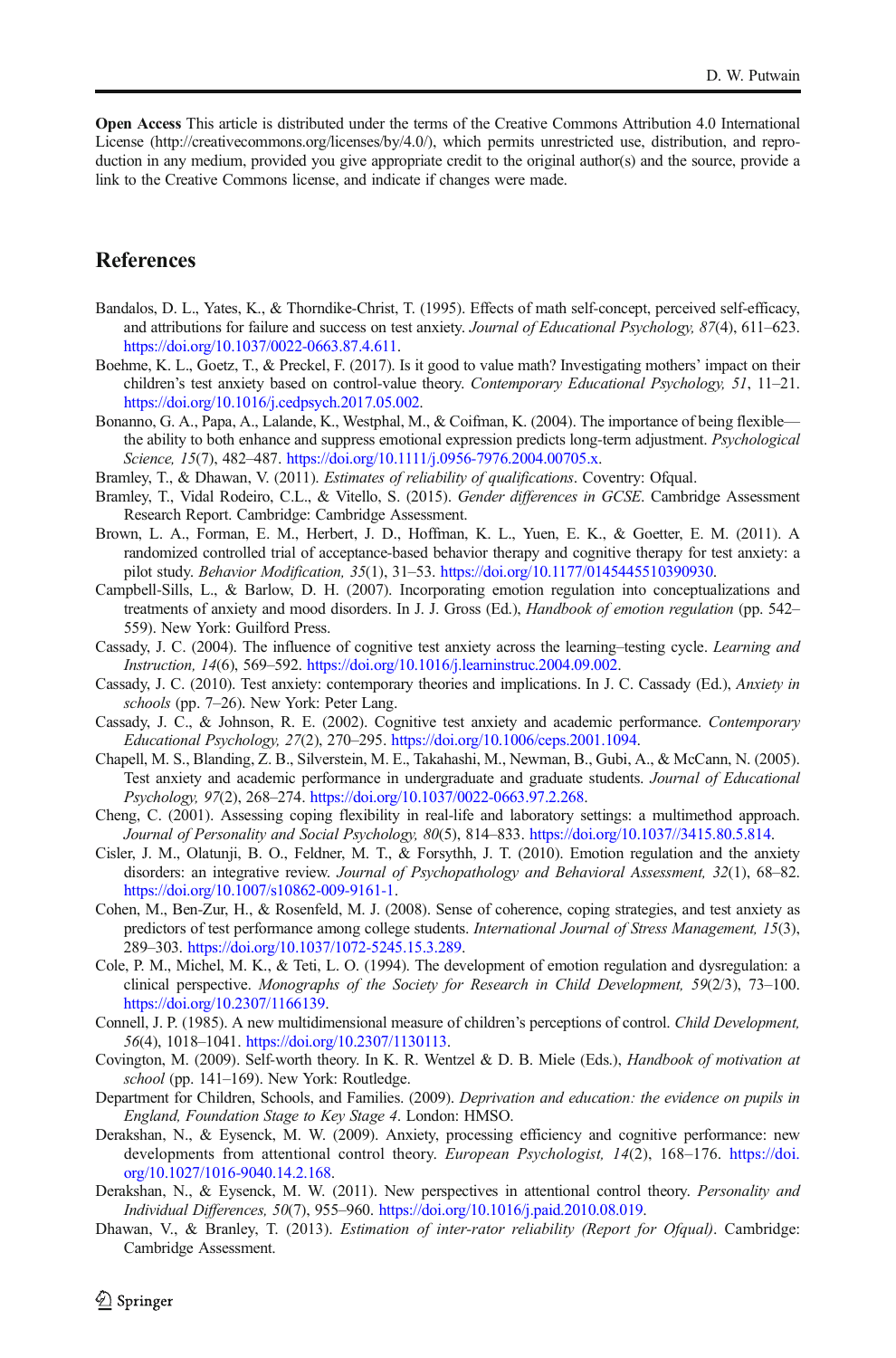- <span id="page-15-0"></span>Dixon-Gordon, K. L., Aldao, A., & De Los Reyes, A. (2015). Emotion regulation in context: examining the spontaneous use of strategies across emotional intensity and type of emotion. Personality and Individual Differences, 86, 271–276. [https://doi.org/10.1016/j.paid.2015.06.011.](https://doi.org/10.1016/j.paid.2015.06.011)
- Dong, Y., De Beuckelaer, A., Yu, L., & Zhou, R. (2017). Eye-movement evidence of the time-course of attentional bias for threatening pictures in test-anxious students. Cognition and Emotion, 31(4), 781–790. [https://doi.org/10.1080/02699931.2016.1152953.](https://doi.org/10.1080/02699931.2016.1152953)
- Dutke, S., & Stöber, J. (2001). Test anxiety, working memory and cognitive performance: supportive effects of sequential demands. Cognition andEmotion, 15(3), 381-389. <https://doi.org/10.1080/02699930125922>.
- Egloff, B., Schmukle, S. C., Burns, L. R., & Schwerdtfeger, A. (2006). Spontaneous emotion regulation during evaluated speaking tasks: associations with negative affect, anxiety expression, memory, and physiological responding. Emotion, 6, 356–366. [https://doi.org/10.1037/1528-3542.6.3.356.](https://doi.org/10.1037/1528-3542.6.3.356)
- Elliot, A. J., & Church, M. A. (2003). A motivational analysis of defensive pessimism and self-handicapping. Journal of Personality, 71(3), 369–396. <https://doi.org/10.1111/1467-6494.7103005>.
- Eum, K., & Rice, K. G. (2011). Test anxiety, perfectionism, goal orientation, and academic performance. Anxiety, Stress, & Coping, 24(2), 167–178. <https://doi.org/10.1080/10615806.2010.488723>.
- Eum. K., & Rice, K. G. (in press). Test anxiety, perfectionism, goal orientation and academic performance. Anxiety, Stress and coping, 24(2), 167–178. [https://doi.org/10.1080/10615806.2010.488723.](https://doi.org/10.1080/10615806.2010.488723)
- Gadbois, S. A., & Sturgeon, R. D. (2011). Academic self-handicapping: relationships with learning specific and general self-perceptions and academic performance over time. British Journal of Educational Psychology, 81(2), 207–222. [https://doi.org/10.1348/000709910X522186.](https://doi.org/10.1348/000709910X522186)
- Garnefski, N., Kraaij, V., & Spinhoven, P. (2001). Negative life events, cognitive emotion regulation and emotional problems. Personality and Individual Differences, 30(8), 1311-1327. [https://doi.org/10.1016](https://doi.org/10.1016/S0191-8869(00)00113-6) [/S0191-8869\(00\)00113-6.](https://doi.org/10.1016/S0191-8869(00)00113-6)
- Green, J., Martin, A. J., & Marsh, H. W. (2007). Motivation and engagement in English, mathematics and science high school subjects: towards an understanding of multidimensional domain specificity. Learning and Individual Differences, 17(3), 269–279. [https://doi.org/10.1016/j.lindif.2006.12.003.](https://doi.org/10.1016/j.lindif.2006.12.003)
- Gresham, D., & Gullone, E. (2012). Emotion regulation strategy use in children and adolescents: the explanatory roles of personality and attachment. Personality and Individual Differences, 52(5), 616–621. [https://doi.](https://doi.org/10.1016/j.paid.2011.12.016) [org/10.1016/j.paid.2011.12.016](https://doi.org/10.1016/j.paid.2011.12.016).
- Gross, J. J. (1998). The emerging field of emotion regulation: an integrative review. Review of General Psychology, 2(3), 271–299. [https://doi.org/10.1037/1089-2680.2.3.271.](https://doi.org/10.1037/1089-2680.2.3.271)
- Gross, J. J., & John, O. P. (2003). Individual differences in two emotion regulation processes: implications for affect, relationships, and wellbeing. Journal of Personality and Social Psychology, 85(2), 348-362. <https://doi.org/10.1037/0022-3514.85.2.348>.
- Gross, J. J., & Thompson, R. A. (2007). Emotion regulation: Conceptual foundations. In J. J. Gross (Ed.), Handbook of emotion regulation (pp. 3–24). New York: Guilford Press.
- Gullone, E., & Taffe, J. (2012). The Emotion Regulation Questionnaire for Children and Adolescents (ERQ–CA): a psychometric evaluation. Psychological Assessment, 24(2), 409–417. <https://doi.org/10.1037/a0025777>.
- Heene, M., Hilbert, S., Draxler, C., Ziegler, M., & Bühner, M. (2011). Masking misfit in confirmatory factor analysis by increasing unique variances: a cautionary note on the usefulness of cutoff values of fit indices. Psychological Methods, 16(3), 319–336. [https://doi.org/10.1037/a0024917.](https://doi.org/10.1037/a0024917)
- Hembree, R. (1988). Correlates, causes, effects and treatment of test anxiety. Review of Educational Research, 58(1), 47–77. <https://doi.org/10.3102/00346543058001047>.
- Hu, L., & Bentler, P. M. (1999). Cutoff criteria for fit indexes in covariance structure analysis: conventional criteria versus new alternatives. Structural Equation Modeling, 6(1), 1–55. [https://doi.org/10.1080/10705519909540118.](https://doi.org/10.1080/10705519909540118)
- John, O. P., & Gross, J. J. (2004). Healthy and unhealthy emotion regulation: personality processes, individual differences, and life span development. Journal of Personality, 72(6), 1301-1334. [https://doi.org/10.1111](https://doi.org/10.1111/j.1467-6494.2004.00298.x) [/j.1467-6494.2004.00298.x.](https://doi.org/10.1111/j.1467-6494.2004.00298.x)
- Kenny, D. A., Kashy, D. A., & Bolger, N. (1998). Data analysis in social psychology. In D. Gilbert, S. Fiske, & G. Lindzey (Eds.), The handbook of social psychology (pp. 233–265). Boston: McGraw-Hill.
- Komarraju, M., & Nadler, D. (2013). Self-efficacy and academic achievement: why do implicit beliefs, goals, and effort regulation matter? Learning and Individual Differences, 25, 67–72. [https://doi.org/10.1016/j.lindif.2013.01.005.](https://doi.org/10.1016/j.lindif.2013.01.005)
- Little, T. D., Preacher, K. J., Selig, J. P., & Card, N. A. (2007). New developments in latent variable panel analyses of longitudinal data. International Journal of Behavioral Development, 31(4), 357–365. [https://doi.](https://doi.org/10.1177/0165025407077757) [org/10.1177/0165025407077757.](https://doi.org/10.1177/0165025407077757)
- Lowe, P.A., Lee, S.W., Witteborg, K.M., Pritchard, K.W., Luhr, M.E., Cullinan, C.M., . . . Janik, M. (2008). The test anxiety inventory for children and adolescents (TAICA): Examination of the psychometric properties of a new multidimensional measure of test anxiety among elementary and secondary school students. Journal of Psycheducational Assessment, 26(3), 215–230. <https://doi.org/10.1177/0734282907303760>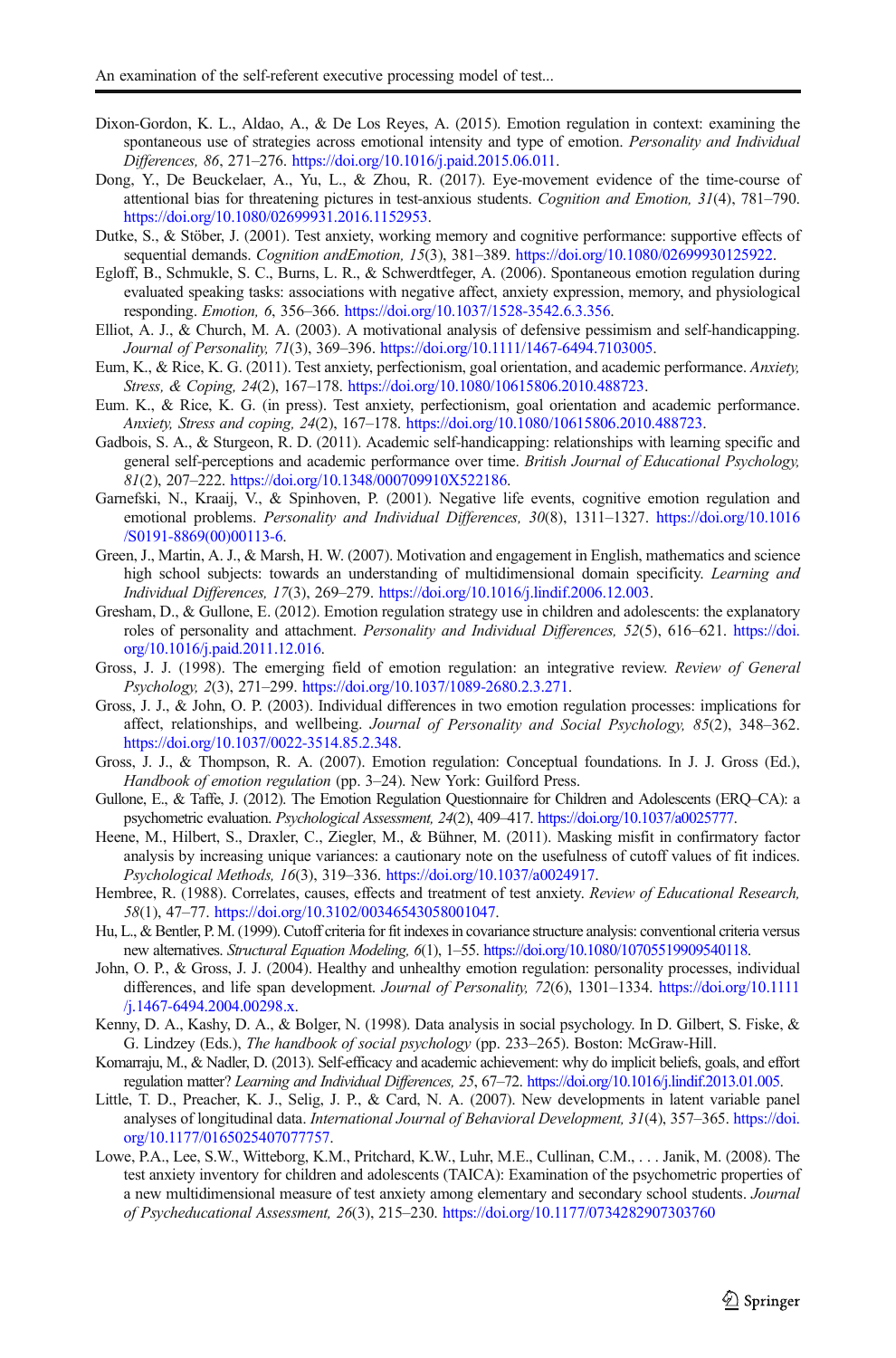- <span id="page-16-0"></span>Maguire, S. (2010). 'I just want a job'—what do we really know about young people in jobs without training? Journal of Youth Studies, 13(3), 317–333. <https://doi.org/10.1080/13676260903447551>.
- Martin, A. (2002). Motivation and academic resilience: developing a model for student enhancement. Australian Journal of Education, 46(1), 34–49. <https://doi.org/10.1177/000494410204600104>.
- Martin, A. J. (2007). Examining a multi-dimensional model of student motivation and engagement using a construct validation approach. British Journal of Educational Psychology, 77, 412-440. https://doi.org/ 10.1348/000709906X118036#.
- Martin, R. C., & Dahlen, E. R. (2005). Cognitive emotion regulation in the prediction of depression, anxiety, stress, and anger. Personality and Individual Differences, 39(7), 1249–1260. <https://doi.org/10.1016/j.paid.2005.06.004>.
- Martin, A. J., Marsh, H. W., & Debus, R. L. (2001). Self-handicapping and defensive pessimism: exploring a model of predictors and outcomes from a self-protection perspective. Journal of Educational Psychology, 93, 87–102. [https://doi.org/10.1037/0022-0663.93.1.87.](https://doi.org/10.1037/0022-0663.93.1.87)
- Martin, A. J., Marsh, H. W., Williamson, A., & Debus, R. L. (2003). Self-handicapping, defensive pessimism, and goal orientation: a qualitative study of university students. Journal of Educational Psychology, 95(3), 617–628. [https://doi.org/10.1037/0022-0663.95.3.617.](https://doi.org/10.1037/0022-0663.95.3.617)
- Matthews, G., Hillyard, E. J., & Campbell, S. E. (1999). Metacognition and maladaptive coping as components of test anxiety. Clinical Psychology and Psychotherapy, 6(2), 111–125. [https://doi.org/10.1002/\(SICI\)1099-0879\(199905\).](https://doi.org/10.1002/(SICI)1099-0879(199905))
- Murayama, K., Goetz, T., Malmerg, L.-E., Pekrun, R., Tanaka, A., & Martin, A. J. (2017). Within-person analysis in educational psychology: importance and illustrations. In D. W. Putwain & K. Smart (Eds.), The role of competence beliefs in teaching and learning (pp. 71–88). Leicester: The British Psychological Society.
- Muthén, L. K., & Muthén, B. O. (2017). Mplus user's guide (8th ed.). Los Angeles: Muthén & Muthén.
- O'Carroll, P. J., & Fisher, P. (2013). Metacognitions, worry and attentional control in predicting OSCE performance. Medical Education, 47(6), 562–568. [https://doi.org/10.1111/medu.12125.](https://doi.org/10.1111/medu.12125)
- Owens, M., Stevenson, J., Norgate, R., & Hadwin, J. A. (2008). Processing efficiency theory in children: working memory as a mediator between trait anxiety and academic performance. Anxiety, Stress, & Coping, 21(4), 417–430. [https://doi.org/10.1080/10615800701847823.](https://doi.org/10.1080/10615800701847823)
- Pekrun, R. (2006). The control-value theory of achievement emotions: assumptions, corollaries, and implications for educational research and practice. Educational Psychology Review, 18(4), 315-341. [https://doi.](https://doi.org/10.1007/s10648-006-9029-9) [org/10.1007/s10648-006-9029-9.](https://doi.org/10.1007/s10648-006-9029-9)
- Pekrun, R., & Perry, R. P. (2014). Control-value theory of achievement emotions. In R. Pekrun & L. Linnenbrink-Garcia (Eds.), International handbook of emotions in education (pp. 120–141). New York: Routledge.
- Pekrun, R., Goetz, T., Perry, R. P., Kramer, K., Hochstadt, M., & Molfenter, S. (2004). Beyond test anxiety: development of the test emotions questionnaire (TEQ). Anxiety, Stress and Coping, 17(3), 287-316. <https://doi.org/10.1080/10615800412331303847>.
- Plenty, S., & Heubeck, B. G. (2013). A multidimensional analysis of changes in mathematics motivation and engagement during high school. Educational Psychology, 33(1), 14–30. [https://doi.org/10.1080](https://doi.org/10.1080/01443410.2012.740199) [/01443410.2012.740199](https://doi.org/10.1080/01443410.2012.740199).
- Preiss, R. W., Gayle, B. M., & Allen, M. (2006). Test anxiety, academic self-efficacy, and study skills: A metaanalytic review. In B. M. Gayle, R. W. Preiss, N. Burrell, & M. Allen (Eds.), Classroom interaction and instructional processes: Advances through meta-analysis (pp. 99–111). Mahwah: Lawrence Erlbaum.
- Putwain, D. W. (2007). Test anxiety in UK schoolchildren: prevalence and demographic patterns. British Journal of Educational Psychology, 77(3), 579–593. <https://doi.org/10.1348/000709906X161704>.
- Putwain, D.W. (2008). Deconstructing test anxiety. Emotional and Behavioural Difficulties, 13(2), 141-155. [https://doi.org/10.1080/13632750802027713.](https://doi.org/10.1080/13632750802027713)
- Putwain, D.W., & Aveyard, B. (2018). Is perceived control a critical factor in understanding the negative relationship between cognitive test anxiety and examination performance? School Psychology Quarterly, 33(1), 65–74. <https://doi.org/10.1037/spq0000183>.
- Putwain, D. W., & Daly, A. L. (2014). Test anxiety prevalence and gender differences in a sample of English secondary school students. Educational Studies, 40(5), 554–570. [https://doi.org/10.1080/03055698.2014.953914.](https://doi.org/10.1080/03055698.2014.953914)
- Putwain, D. W., & Symes, W. (2012). Are low competence beliefs always associated with high test anxiety? The mediating role of achievement goals. British Journal of Educational Psychology, 82(2), 207–224. [https://doi.](https://doi.org/10.1111/j.2044-8279.2011.02021.x) [org/10.1111/j.2044-8279.2011.02021.x.](https://doi.org/10.1111/j.2044-8279.2011.02021.x)
- Putwain, D. W., Woods, K. A., & Symes, W. (2010). Personal and situational predictors of test anxiety of students in post-compulsory education. British Journal of Educational Psychology, 80(1), 137-160. <https://doi.org/10.1348/000709909X466082>.
- Putwain, D. W., Langdale, H. C., Woods, K. A., & Nicholson, L. J. (2011). Developing and piloting a dot-probe measure of attentional bias for test anxiety. Learning and Individual Differences, 21(4), 478–482. [https://doi.](https://doi.org/10.1016/j.lindif.2011.02.002) [org/10.1016/j.lindif.2011.02.002.](https://doi.org/10.1016/j.lindif.2011.02.002)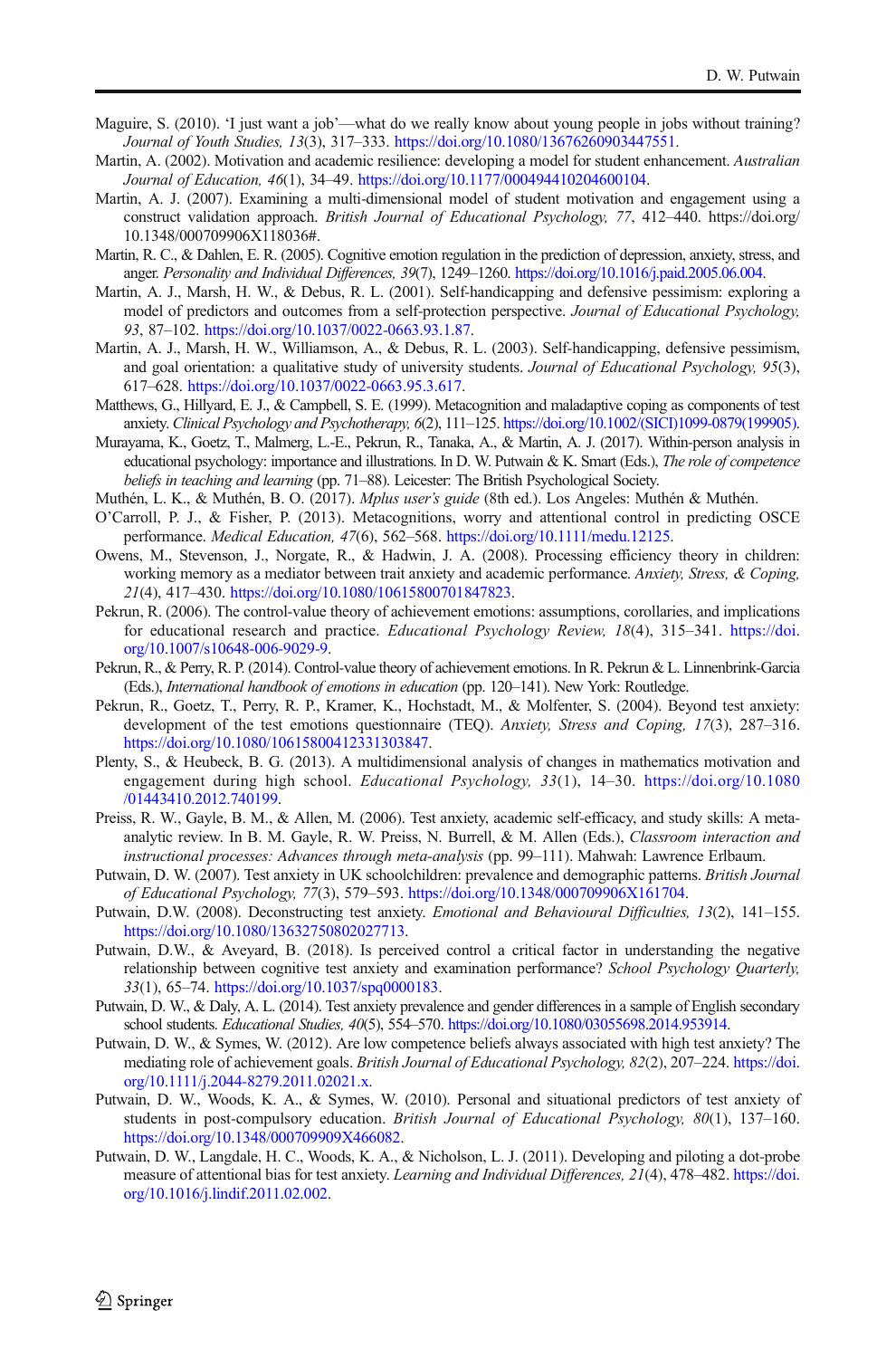- <span id="page-17-0"></span>Putwain, D. W., Symes, W., Connors, E., & Douglas-Osborn, E. (2012). Is academic buoyancy anything more than adaptive coping? Anxiety, Stress and Coping, 25(3), 349–358. [https://doi.org/10.1080](https://doi.org/10.1080/10615806.2011.582459) [/10615806.2011.582459](https://doi.org/10.1080/10615806.2011.582459).
- Putwain, D. W., Shah, J., & Lewis, R. (2014). Performance-evaluation threat does not always adversely affect verbal working memory in high test-anxious persons. Journal of Cognitive Education and Psychology, 13(1), 120–136. <https://doi.org/10.1891/1945-8959.13.1.120>.
- Putwain, D. W., Daly, A. L., Chamberlain, S., & Sadreddini, S. (2016). 'Sink or swim': buoyancy and coping in the cognitive test anxiety–academic performance relationship. Educational Psychology, 36(10), 1807–1825. <https://doi.org/10.1080/01443410.2015.1066493>.
- Richards, A., French, C. C., Keogh, E., & Carter, C. (2000). Test anxiety, inferential reasoning and working memory load. Anxiety, Stress and Coping, 13(1), 87–109. [https://doi.org/10.1080/10615800008248335.](https://doi.org/10.1080/10615800008248335)
- Richardson, M., Abraham, C., & Bond, R. (2012). Psychological correlates of university students' academic performance: a systematic review and meta-analysis. Psychological Bulletin, 138(2), 353–387. [https://doi.org/10.1037/a0026838.](https://doi.org/10.1037/a0026838)
- Rost, D. H., & Schermer, F. J. (1997). Differentielles Leistungsangst Inventar (DAI): Handbuch. [differential performance anxiety inventory: manual]. Frankfurt/Main: Swets Test Services.
- Sarason, I. G. (1984). Stress, anxiety, and cognitive interference: reactions to tests. Journal of Personality and Social Psychology, 46(4), 929–938. <https://doi.org/10.1037/0022-3514.46.4.929>.
- Sarason, I. G. (1988). Anxiety, self-preoccupation, and attention. Anxiety, Stress, and Coping, 1(1), 3–8. <https://doi.org/10.1080/10615808808248215>
- Schwarzer, R. (1984). Worry and emotionality as separate components in test anxiety. International Review of Applied Psychology, 33(2), 205–220. <https://doi.org/10.1111/j.1464-0597.1984.tb01429.x>.
- Segool, N. K., Nathaniel, P., Mata, A. D., & Gallant, J. (2014). Cognitive behavioral model of test anxiety in a high-stakes context: an exploratory study. School Mental Health, 6(1), 50-61. [https://doi.org/10.1007/s12310-013-9111-7.](https://doi.org/10.1007/s12310-013-9111-7)
- Spielberger, C. D., & Vagg, R.P. (1995). Test anxiety: A transactional process model. In C. D. Spielberger & P. R. Vagg (Eds.) Test anxiety: Theory, assessment and treatment, edited (pp. 3–14). Bristol: Taylor & Francis.
- Srivastava, S., Tamir, M., McGonigal, K. M., John, O. P., & Gross, J. J. (2009). The social costs of emotional suppression: a prospective study of the transition to college. Journal of Personality and Social Psychology, 96(4), 883–897. <https://doi.org/10.1037/a0014755>.
- Steinmayr, R., Crede, J., McElvany, N., & Wirthwein, L. (2016). Subjective well-being, test anxiety, academic achievement: testing for reciprocal effects. Frontiers in Psychology, 6, 1994. [https://doi.org/10.3389](https://doi.org/10.3389/fpsyg.2015.01994) [/fpsyg.2015.01994](https://doi.org/10.3389/fpsyg.2015.01994).
- Stöber, J. (2004). Dimensions of test anxiety: relations to ways of coping with pre-exam anxiety and uncertainty. Anxiety, Stress and Coping, 17(3), 213–226. [https://doi.org/10.1080/10615800412331292615.](https://doi.org/10.1080/10615800412331292615)
- Thomas, C. R., & Gadbois, S. A. (2007). Academic self-handicapping: the role of self-concept clarity and students' learning strategies. British Journal of Educational Psychology, 77(1), 101-119. [https://doi.](https://doi.org/10.1348/000709905X79644) [org/10.1348/000709905X79644.](https://doi.org/10.1348/000709905X79644)
- Thompson, R. A. (1994). Emotion regulation: a theme in search of definition. Monographs of the Society for Research in Child Development, 59(2/3), 25–52.
- Topman, R. M., Kleijn, W., van der Ploeg, H. M., & Masset, E. A. (1992). Test anxiety, cognitions, study habits and academic performance: A prospective study. In K. A. Hagtvet (Ed.), Advances in test anxiety research (Vol. 7, pp. 221–241). Amsterdam: Swets & Zeitlinger.
- Troy, A. S., Shallcross, A. J., & Y Mauss, I. B. (2013). A person-by-situation approach to emotion regulation: cognitive reappraisal can either help or hurt, depending on the context. Psychological Science, 24(12), 2505– 2514. <https://doi.org/10.1177/0956797613496434>.
- Unwin, L. (2010). Learning and working from the MSC to New Labour: young people, skills and employment. National Institute Economic Review, 212(1), R49–R60. <https://doi.org/10.1177/0027950110372443>.
- von der Embse, N. P., Jester, D., Roy, D., & Post, J. (2018). Test anxiety effects, predictors, and correlates: a 30-year meta-analytic review. Journal of Affective Disorders, 227, 483–493. [https://doi.org/10.1016/j.jad.2017.11.048.](https://doi.org/10.1016/j.jad.2017.11.048)
- Wine, J. D. (1971). Test anxiety and the direction of attention. Psychological Bulletin, 76(2), 92–104. [https://doi.](https://doi.org/10.1037/h0031332) [org/10.1037/h0031332](https://doi.org/10.1037/h0031332)
- Zeidner, M. (1998). Test anxiety: The state of the art. New York: Plenum.
- Zeidner, M. (2014). Anxiety in education. In R. Pekrun & L. Linnenbrink-Garcia (Eds.), International handbook of emotions in education (pp. 265–288). New York: Routledge.
- Zeidner, M., & Matthews, G. (2005). Evaluation anxiety. In A. J. Elliot & C. S. Dweck (Eds.), *Handbook of* competence and motivation (pp. 141–163). London: Guilford Press.